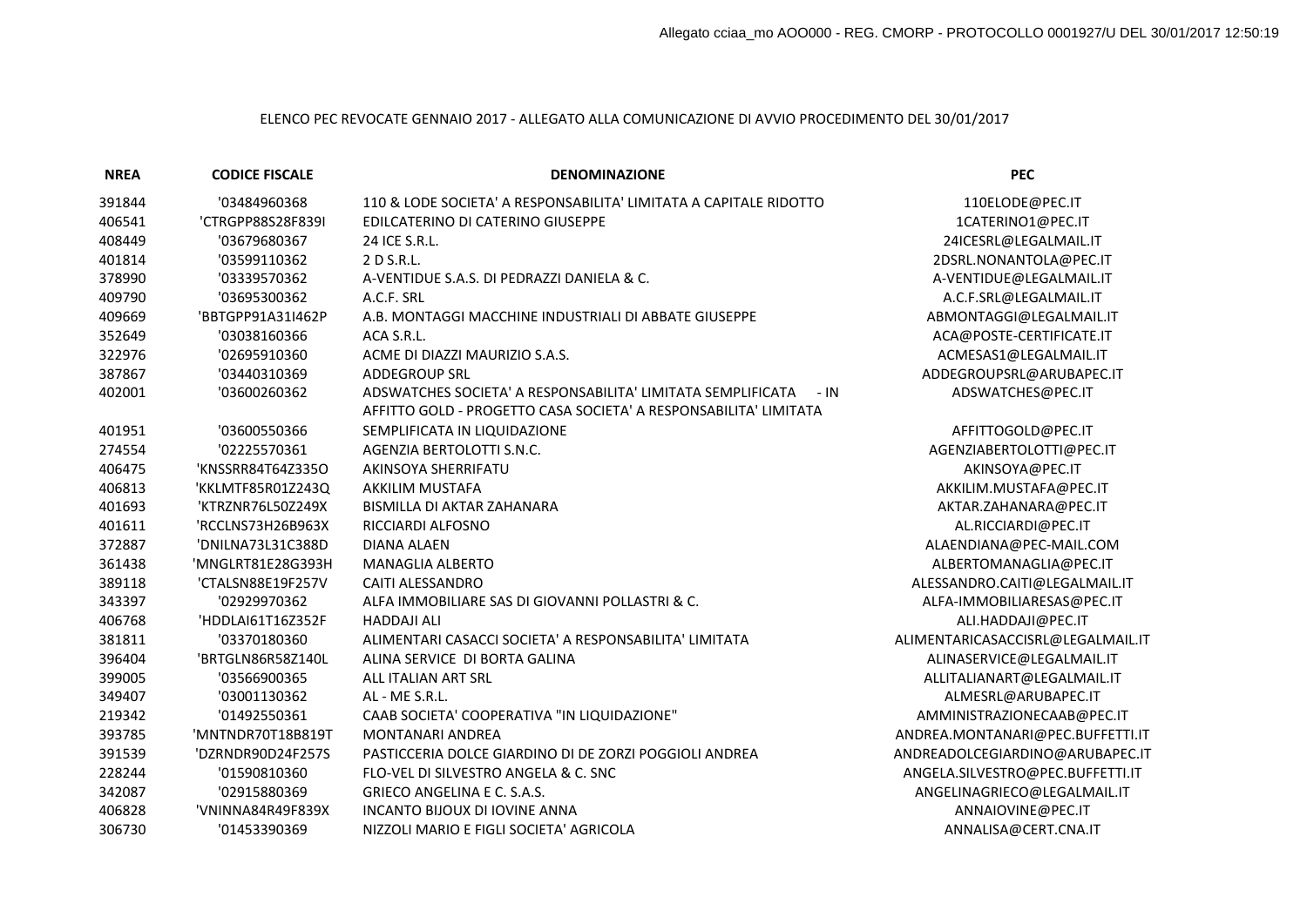| 396419 | 'NTNGZL50T50I689C | <b>ANTONELLI GRAZIELLA</b>                                         | ANTONELLIGRAZIELLA@PEC.IT                  |
|--------|-------------------|--------------------------------------------------------------------|--------------------------------------------|
| 409245 | 'CZZNTN69P11C421E | XX.09 HAMBURGHERIA DI IACUZZI ANTONIO                              | ANTONIO.IACUZZI@LEGALMAIL.IT               |
| 406579 | 'NTWMNL70D18Z318S | <b>ANTWI EMMANUEL</b>                                              | ANTWI.EMMANUEL@PEC.IT                      |
| 351699 | '03025920368      | APPENNINO TRASPORTI S.R.L.                                         | APPENNINOTRASPORTI@CERT.CNA.IT             |
| 251822 | '01914890361      | ARATHENA S.N.C. DI RIGHI E FERRARI                                 | ARATHENA.SNC@LEGALMAIL.IT                  |
| 361888 | '02191170352      | ARCA SOCIETA' COOPERATIVA IN LIQUIDAZIONE                          | ARCACOOP@GIGAPEC.IT                        |
| 228559 | '01595080365      | ARCES S.R.L.                                                       | ARCESSAS@LEGALMAIL.IT                      |
| 336593 | '02850620366      | ARCOBALENO S.N.C. DI MALAGUTI ALFREDO & C.                         | ARCOBALENOSNC@CERT.CNA.IT                  |
| 321991 | 'RFAMTA56A01Z330S | <b>ARIF MAATI</b>                                                  | ARIF.MAATI@PEC.BUFFETTI.IT                 |
| 406730 | '03657800367      | ARREDAMENTI EF SABATTINI S.R.L.                                    | ARREDAMENTI.SABATTINI@PEC.IT               |
| 267175 | '02121130369      | ARREDAMENTI ZECCHINI DI ZECCHINI MARIA RITA E C. S.N.C.            | ARREDIZECCHINI@PEC.CONFARTIGIANATO.IT      |
| 396608 | '03538830369      | IMMOBILIARE ARRIEN S.N.C. DI GRAZIOLI ENNIO & C.                   | ARRIENIMMOBILIARE@PEC.IT                   |
| 358607 | 'VZZSRN71T52B819Z | ARTECH EDIZIONI DI SABRINA VEZZANI                                 | ARTECHEDIZIONI@PEC.IT                      |
| 412402 | '01539520351      | LOGISTICA ITALIA S.R.L. IN LIQUIDAZIONE                            | ARTIGIANATINCANISRL@PEC.IT                 |
| 325473 | '02721270367      | ARTIOLI & SALA SAS DI SALA STEFANIA                                | ARTIOLIESALA@LEGALMAIL.IT                  |
| 380795 | '03358360364      | A SASOL L'E' SEIMPER FESTA                                         | ASASOLLESEIMPERFESTA@LEGALMAIL.IT          |
| 229598 | '01603800366      | ASSOGRU S.N.C. DI SCHIANCHI FEDERICO E C.                          | ASSOGRU@PEC.IT                             |
| 302526 | '02439040367      | ATIVON S.R.L.                                                      | ATIVONSRL@LEGALMAIL.IT                     |
| 235956 | '01698900360      | AUDIT TEAM DI FERRARESI GIACOMO & C. - SOCIETA' IN ACCOMANDITA     | AUDITTEAMSAS@LEGALMAIL.IT                  |
| 408057 | '03673960369      | AUTOSCOUT 360 S.R.L. SEMPLIFICATA                                  | AUTOSCOUT360@LEGALMAIL.IT                  |
| 182204 | 'GSPCLL46D21F257F | AZIENDA AGRICOLA DEL DR. GASPARINI CARLO ALBERTO                   | AZ.AGR.GASPARINI@PEC.BUFFETTI.IT           |
| 334145 | '02821560360      | AZ. AGR. CASA RICCI DI TEBALDI TIZIANO E FRATELLI S.S.             | AZAGRICOLACASARICCI@PEC.CONFARTIGIANATO.IT |
| 284884 | '02371550365      | AZIENDA AGRICOLA EREDI RIZZATTI S.S.                               | AZAGRIZZATTI@ARUBAPEC.IT                   |
| 370193 | '03234170367      | MARIO S.R.L.                                                       | BACCAEMANUELA@LEGALMAIL.IT                 |
| 353191 | '03040510368      | F.B. DI EMANUELA BACCA & C. S.N.C.                                 | BACCAEMANUELA@LEGALMAIL.IT                 |
| 232489 | '01643910365      | BACCARANI TONINO & C. S.N.C.                                       | BACCARANI@PEC.IT                           |
| 264402 | 'BCCMGR43S68G778T | THERMO-MODUL DI BACICCHI MARIA GRAZIA                              | BACICCHI.MARIAGRAZIA@PEC.IT                |
| 366018 | 'BHABLH64A15Z330M | <b>BAHI ABDELHADI</b>                                              | BAHIABDELHADI@LEGALMAIL.IT                 |
| 317379 | '02631260367      | BAIONS DI BERTOLI LORETTA E C. S.A.S.                              | BAIONS@PEC.CONFARTIGIANATO.IT              |
| 406552 | '03656380361      | BAR SAN LORENZO SOCIETA' A RESPONSABILITA' LIMITATA SEMPLIFICATA   | BAR.SANLORENZOSRLS@LEGALMAIL.IT            |
| 375808 | 'CBLBBR73S43B819J | VANIMA SERVICE DI COBELLINI BARBARA                                | BARBARA.COBELLINI@PEC.IT                   |
| 269114 | '02152990368      | BAR ELIO DI PAOLINI GIUSEPPE & C. SOCIETA' IN ACCOMANDITA SEMPLICE | BARELIOSASDIPAOLINI@LEGALMAIL.IT           |
| 398161 | 'CHNWNG83S13Z210Y | BAR OLIMPIA DI CHEN WEIQIANG                                       | BAROLIMPIA1@LEGALMAIL.IT                   |
| 220124 | '01504720366      | BAR OLIMPIA S.N.C. DI ZEOLI CRISTIAN E C.                          | BAROLIMPIA@PEC.CERT-E.IT                   |
| 379644 | '03344200369      | BAR RIO S.N.C. DI JIN CHONGJUN & C.                                | BARRIO1@LEGALMAIL.IT                       |
| 358376 | '03103350363      | BEAUTY E STYLE DI MANAIA LARA E C. S.A.S.                          | BEAUTYESTYLE@PEC.IT                        |
| 225429 | '01556410361      | <b>B &amp; B S.R.L.</b>                                            | BEBSRL@REGISTERPEC.IT                      |
| 203355 | '01280800366      | BEDINI S.R.L. "IN LIQUIDAZONE"                                     | BEDINISRL@LEGALMAIL.IT                     |
| 346888 | 'BNDPQL72R13H798J | <b>BENADDUCE PASQUALE</b>                                          | BENADDUCEGIULIANO@PEC.CGN.IT               |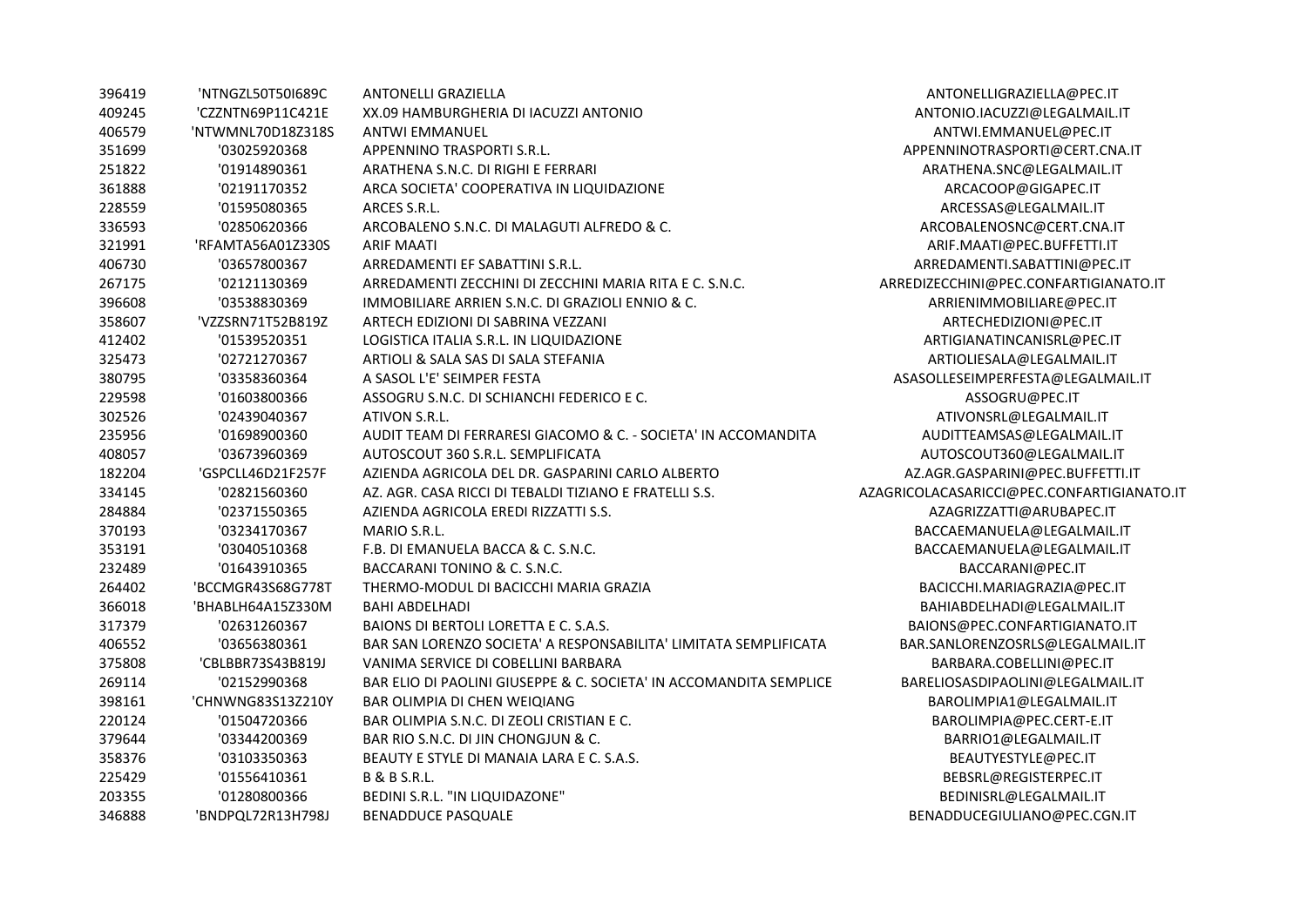| 399250 | 'BNSRNI61D57F257R | IL GRILLO E LA CICALA DI BENASSI IRENE                        | BENASSIIRENE@LEGALMAIL.IT            |
|--------|-------------------|---------------------------------------------------------------|--------------------------------------|
| 401477 | 'BRDNRG96A09Z129S | <b>BERDAN ANDREI GEORGE</b>                                   | BERDANA@PEC.IT                       |
| 351521 | 'BRTSFN80H09C236B | <b>BERTUCCI STEFANO</b>                                       | BERTUCCI@PEC.POSTAMSW.IT             |
| 341865 | '02913290363      | BIKE PLANET DI FERRARI MARCO E FIORINI CLAUDIO S.N.C.         | BIKEPLANET@PEC.IT                    |
| 366635 | 'DNTNLS81E70A509K | BIMBO MIX DI DE NATALE ANNALISA                               | BIMBOMIX@PEC.CGN.IT                  |
| 148929 | '00174430363      | MICHELANGELO BIOMEDICAL - SOCIETA' A RESPONSABILITA' LIMITATA | BIOMEDICAL.SRL@LEGALMAIL.IT          |
| 358009 | '03097790368      | "B.K. S.R.L." IN LIQUIDAZIONE                                 | BKSRL@PEC.IT                         |
|        |                   | BONONCINI & ZANASI - SOCIETA' IN NOME COLLETTIVO DI BONONCINI |                                      |
| 119782 | '00245350368      | LORIS & ZANASI MAURIZIO                                       | BONONCINISNC@PEC.IT                  |
| 326119 | 'BSOGLN64M22D607B | <b>BOSI GIULIANO</b>                                          | BOSI.GIULIANO@PEC.IT                 |
| 289440 | 'BTTNRT36P09I462I | <b>BOTTI ONORATO</b>                                          | BOTTIONORATO@PEC.IT                  |
| 405483 | 'BKHHMD78A01Z330N | <b>BOUKHALFA HAMID</b>                                        | BOUKHALFAA@PEC.IT                    |
| 338594 | '02872970369      | <b>B.P. COSTRUZIONI SRL</b>                                   | BPCOSTRUZIONI@PEC.BUFFETTI.IT        |
| 288485 | 'BRBGPP40H02F706F | <b>BARBIERI GIUSEPPE</b>                                      | BRBGPP40@PEC.IT                      |
| 354048 | '03054470368      | CA.MI. DI VENTURI CARLOTTA E C. SNC                           | CA.MI.SNC@PEC.IT                     |
| 364708 | '03167950363      | CABLO TECNICA S.R.L. IN LIQUIDAZIONE                          | CABLOTECNICASRL@OPEN.LEGALMAIL.IT    |
| 397031 | 'CDGFNC57R13G789I | <b>CADEGIANI FRANCESCO</b>                                    | CADEGIANIFRANCESCO@PEC.IT            |
| 333072 | '02810370367      | CAD SERVICE AUTOMATION S.R.L.                                 | CADSERVICESRL@PECCONFESERCENTIMO.IT  |
| 395846 | 'CRNCST72P68F257Y | CAFFETTERIA DELLA POSTA DI CARIANI CRISTINA                   | CAFFETTERIADELLAPOSTA@COMUNICAPEC.IT |
| 124890 | '00183770361      | CALCESTRUZZI VIGNOLA S.R.L.                                   | CALCESTRUZZIVIGNOLA@PEC-MAIL.IT      |
| 217764 | 'CLFLGE59L22F257U | <b>EXPLICO DI ELIGIO CALEFFI</b>                              | CALEFFI.ELIGIO@PEC.IT                |
| 404529 | 'CLZDVD81R17D711S | CALIZZANI DAVIDE                                              | CALIZZANIDAVIDE@LEGALMAIL.IT         |
| 282644 | '02328220369      | CAMPAGNOLI S.R.L.                                             | CAMPAGNOLISRL@LEGALMAIL.IT           |
| 391739 | 'CMPFTN83P23A638T | CAMPANINO RACING DI CAMPANINO FORTUNATO                       | CAMPANINORACING@CERT.CNA.IT          |
| 316166 | '02612680369      | IMMOBILIARE CANALETTO S.R.L.                                  | CANALETTO@DATAENTER.IT               |
| 406728 | 'CNTNTN68P05H798H | <b>CANTIELLO ANTONIO</b>                                      | CANTIELLOANTONIO68@PEC.IT            |
| 295359 | 'PLNDNC65L05C236R | PALANDRI DOMENICO                                             | CAPELLILUNGHI@PEC.IT                 |
| 382510 | '03377780360      | CARACOLITO TRASPORTI S.N.C. DI REGNANI FILIPPO & C.           | CARACOLITOTRASPORTI@LEGALMAIL.IT     |
| 232374 | '01645910363      | CARLINI RENATA & CASACCI GIAMPIERO S.N.C.                     | CARLINIECASACCISNC@LEGALMAIL.IT      |
| 317028 | 'CRFTMS69A01D638Z | LAVORI EDILI 2000 DI CAROFALO TOMMASO MARINO                  | CAROFALOTOMMASOMARINO@LEGALMAIL.IT   |
| 272044 | '02185950363      | CARPENTERIA MM DI MOLINARI MARINO S.A.S.                      | CARPENTERIA.MM@LEGALMAIL.IT          |
| 280092 | '02289540367      | CARROZZERIA CAR READY S.N.C. DI LIUZZI SALVATORE E C.         | CARREADY@MAIL-CERTIFICATA.ORG        |
| 372150 | 'CSLLCN60C01F257E | CASALGRANDI LUCIANO                                           | CASALGRANDI.LUCIANO@PEC.IT           |
| 273752 | '02207460367      | CASA DELLA PASTA DI SPEZZANI DANIELA E TOSI VALERIA S.N.C.    | CASAPASTA@LEGALMAIL.IT               |
| 308159 | '02511400364      | G.S.P. S.R.L.                                                 | CASASPERANZA@LEGALMAIL.IT            |
| 299902 | 'CSNFTN34E13H061N | <b>CASINI FAUSTINO</b>                                        | CASINIFAUSTINO@PEC.IT                |
| 337955 | 'CSLPLG41E12F503Y | CASOLARI PELLEGRINO                                           | CASOLARIPELLEGRINO@PEC.IT            |
| 273731 | '02208070363      | CASONI E FORTINI DI CASONI CRISTINA E C. S.N.C.               | CASONI.FORTINISNC@CERT.CNA.IT        |
| 320674 | '02665430365      | CAVALLINI MAURO E C. IMPIANTISTI S.A.S.                       | CAVALLINISAS@CERT.CNA.IT             |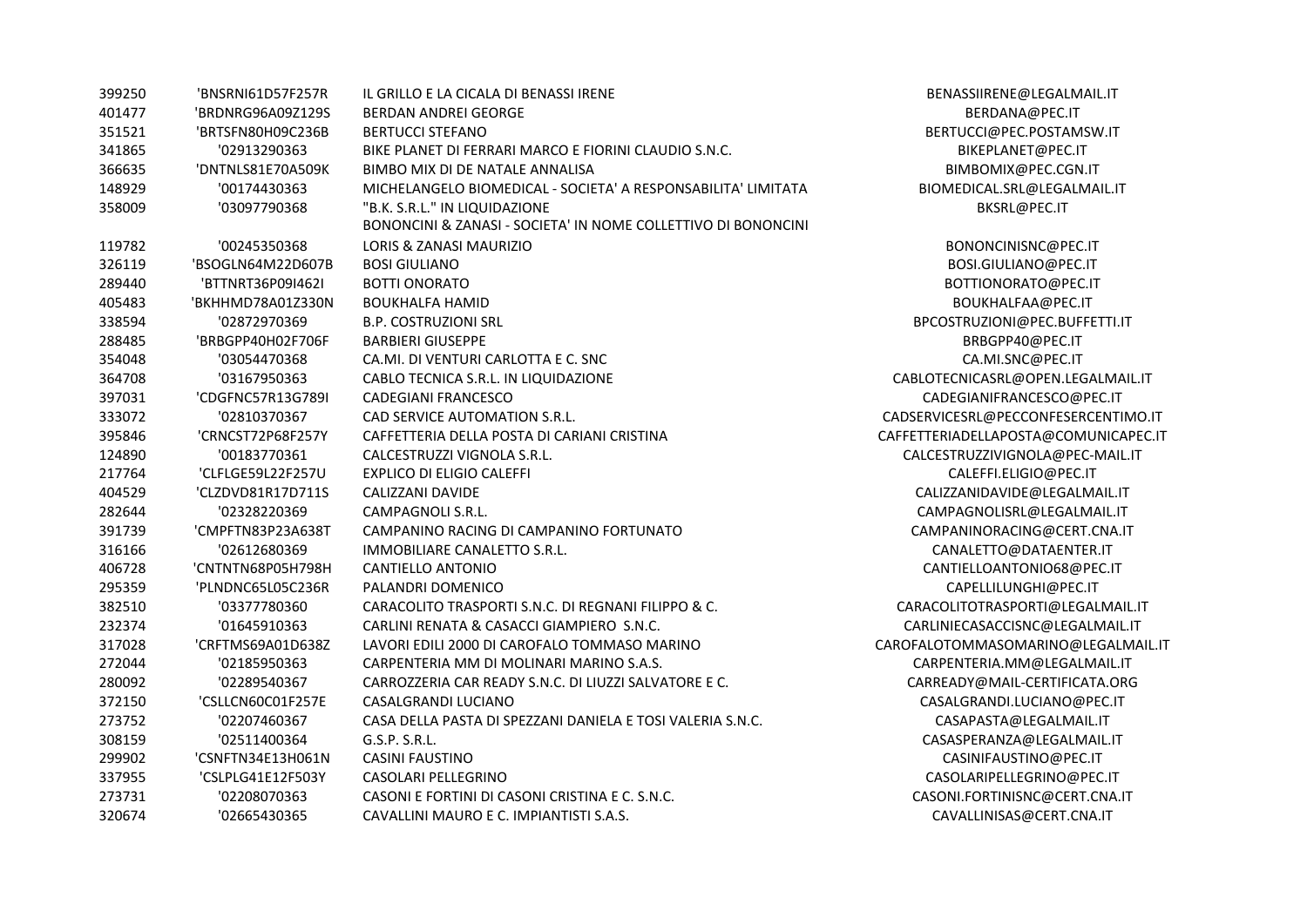| 305429 | '00835410366      | SOCIETA' AGRICOLA FERRARINI SOCIETA' SEMPLICE                      | CAVIDOLE@PEC.IT          |
|--------|-------------------|--------------------------------------------------------------------|--------------------------|
| 318532 | '02641820366      | SOCIETA' AGRICOLA CASA FERRARINI DI FERRARINI ETTORE SOCIETA'      | CAVIDOLE@PEC.IT          |
| 251044 | '01904130364      | C.C.T. S.R.L.                                                      | CCT89@LEGALMAIL.         |
| 213676 | '01121770364      | CELESTINI CAV. GIUSEPPE DI CELESTINI SERGIO E ANDREA - SOCIETA' IN | CELESTINI1938@LEGALN     |
| 367352 | '03201470360      | CENTRO CERAMICA DI BUGAIGHIS KARIM E FAIRUZ S.N.C.                 | CENTRO.CERAMICA@P        |
| 342303 | '02916670363      | <b>CENTRO DENTALE S.R.L.</b>                                       | CENTRODENTALE61@LEGA     |
| 319587 | '02654890363      | CENTRO FISIOTERAPICO FISIOMED DI LUPPI ILARIA & C. S.A.S.          | CENTROFISIOMED@LEGAL     |
| 158742 | '00331200360      | CERAMICA *EDERA - S.P.A.                                           | CERAMICAEDERA@PE         |
| 388988 | 'CRTLSN64L02I462Y | CER SERVICE DI CARTELLI ALESSANDRO                                 | CERSERVICE@PEC.CONFARTIO |
| 284035 | '02358840367      | CER - SERVICE RICAMBI S.R.L.                                       | CERSERVICE@PEC.CONFARTIO |
| 368596 | 'GRVCSR44D26I903Q | <b>GARAVINI CESARE</b>                                             | CESARE.GARAVINI@PE       |
| 379405 | '03343910364      | CFG ASSISTANCE S.N.C. DI FABIO ZANNI E C.                          | CFGSNC.FABIOZANNI@I      |
| 285885 | '01516270350      | "MAGNANI S.N.C. DI EL NATOUR RIYAD & C."                           | CHARLESTONPIZZERIA@LEG   |
| 364274 | 'CHNMCH65S57Z210M | <b>CHEN MANCHANG</b>                                               | CHEN.MANCHANG@LEGAI      |
| 406781 | 'CHNLFN71T62Z210O | <b>GRACE FASHION DI CHEN LIUFEN</b>                                | CHEN1@LEGALMAIL          |
| 280088 | '02305490365      | TECNOPITTURA S.N.C. DI BERTOCCHI PIERPAOLO E BERTOCCHI GIANFRANCO  | CHIAROSCUROSNC@LEGA      |
| 326869 | '02739060362      | CHIMICA PER LA CERAMICA - S.A.S. DI PALADINI MAURIZIO & C.         | CHIMICAPERCERAMICA@LEG   |
| 267675 | '02127890362      | CHIRO DI DONDI SELVINA E ROVERSI CHIARA SOCIETA' SEMPLICE          | CHIROSRL48@LEGALM/       |
| 316305 | '02614170369      | NUOVA CIAO CAR DI FEDELE CARMELO E C. S.N.C.                       | CIAOCAR@PEC.CONFARTIGI   |
| 401863 | 'ZNLNRC82E06B819U | CICCHETTO DI ZANELLA ENRICO                                        | CICCHETTOBOTTEGA@F       |
| 336399 | '02848120362      | CIMONFRUTTA DI CANOVI MARIO E FIGLI & C.SNC                        | CIMONFRUTTASNC@P         |
| 307870 | 'CZZPQL67R67G902O | CI.PA.NI.GI WORK DI COZZOLINO PASQUALINA                           | CIPANIGIWORK@LEGALN      |
| 257192 | '01988330369      | CLASS S.N.C. DI MEDICI LUCA E C.                                   | CLASS.MODENA@PEO         |
| 208183 | '01040700369      | C.L.G. - S.N.C. DI CARINI LORIS & GERMANO                          | CLG@CERT.CNA.IT          |
| 406859 | 'CMNMTA61S20Z129M | <b>COMAN MATEI</b>                                                 | COMAN.MATEI@PEC          |
| 277224 | '02256590361      | COMATEC DI ROSINI RENZO E C. SAS                                   | COMATECSAS@PEC.          |
| 212085 | '01367560362      | CONDOR DI RONTINI G. & C. S.A.S.                                   | CONDORSASCARPI@PI        |
| 381863 | '03370900361      | CONTI LUPO S.N.C. DI CONTI MAURO E LUPO BEATRICE                   | CONTILUPO@PEC.CONFARTIO  |
| 334382 | '02823580366      | COOP EMILIA SOCIETA' COOPERATIVA A RESPONSABILITA' LIMITATA<br>IN  | COOPEMILIA@CERT.CN       |
| 409316 | '01748530647      | OMNIA SOCIETA' COOPERATIVA                                         | COOPOMNIA@LEGALM         |
| 406608 | 'CRVGNN62E13B872H | GEO COSTRUZIONI DI CORVINO GIOVANNI                                | CORVINO.GIOVANNI@LEGA    |
| 379945 | 'CSTLCU73E08F257X | <b>COSTANZINI LUCIO</b>                                            | COSTANZINILUCIO@PI       |
| 406769 | 'CHRFMZ90M44I462S | MULTISERVICE-GESTION DI CHOURAICHI FATIMA EZZAHRA                  | COURAICHI.FATIMA@P       |
| 349268 | '02996200362      | C.P.F. S.R.L. " IN LIQUIDAZIONE"                                   | CPFSRL@OPEN.LEGALM       |
| 328332 | '02755260367      | CRI.DA. MAGLIERIE DI CALEFFI CRISTIANA & C. S.N.C.                 | CRIDAMAGLIERIE@LEGAL     |
| 406434 | '03654570369      | CRISPA SRL SEMPLIFICATA                                            | CRISPA@PEC.IT            |
| 405967 | '03638680367      | <b>CRISS-TYSON SRL</b>                                             | CRISS-TYSONSRL@LEGALI    |
| 379688 | '03346890365      | CRYSTAL S.N.C. DI ABBATE FRANCO E COSTEA                           | CRISTAL@PEC.CONFARTIGI/  |
| 346711 | 'GBRCST78L04I462T | G.C. DI GIBERTINI CRISTIAN                                         | CRISTIAN.GIBERTINI@P     |
|        |                   |                                                                    |                          |

CCT89@LEGALMAIL.IT CELESTINI1938@LEGALMAIL.IT CENTRO.CERAMICA@PEC.IT CENTRODENTALE61@LEGALMAIL.IT CENTROFISIOMED@LEGALMAIL.IT  $CERAMICAEDERA@PEC.IT$ CERSERVICE@PEC.CONFARTIGIANATO.IT CERSERVICE@PEC.CONFARTIGIANATO.IT 368596 'GRVCSR44D26I903Q GARAVINI CESARE CESARE.GARAVINI@PEC.IT CFGSNC.FABIOZANNI@PEC.IT CHARLESTONPIZZERIA@LEGALMAIL.IT  $CHEN. MANCHANG@LEGALMAIL.IT$ CHEN1@LEGALMAIL.IT CHIAROSCUROSNC@LEGALMAIL.IT CHIMICAPERCERAMICA@LEGALMAIL.IT CHIROSRL48@LEGALMAIL.IT  $CIAOCAR @ PEC. CONFARTIGIANATO.IT$ CICCHETTOBOTTEGA@PEC.IT CIMONFRUTTASNC@PEC.IT CIPANIGIWORK@LEGALMAIL.IT CLASS.MODENA@PEC.IT 406859 'CMNMTA61S20Z129M COMAN MATEI COMAN.MATEI@PEC.IT COMATECSAS@PEC.IT CONDORSASCARPI@PEC.IT CONTILUPO@PEC.CONFARTIGIANATO.IT COOPEMILIA@CERT.CNA.IT 409316 '01748530647 OMNIA SOCIETA' COOPERATIVA COOPOMNIA@LEGALMAIL.IT CORVINO.GIOVANNI@LEGALMAIL.IT 379945 'CSTLCU73E08F257X COSTANZINI LUCIO COSTANZINILUCIO@PEC.IT COURAICHI.FATIMA@PEC.IT  $CPFSRL@OPEN.LEGALMAIL.IT$ CRIDAMAGLIERIE@LEGALMAIL.IT 405967 '03638680367 CRISS-TYSON SRL CRISS-TYSONSRL@LEGALMAIL.IT CRISTAL@PEC.CONFARTIGIANATO.IT  $CRISTIAN.GIBERTINI@PEC. IT$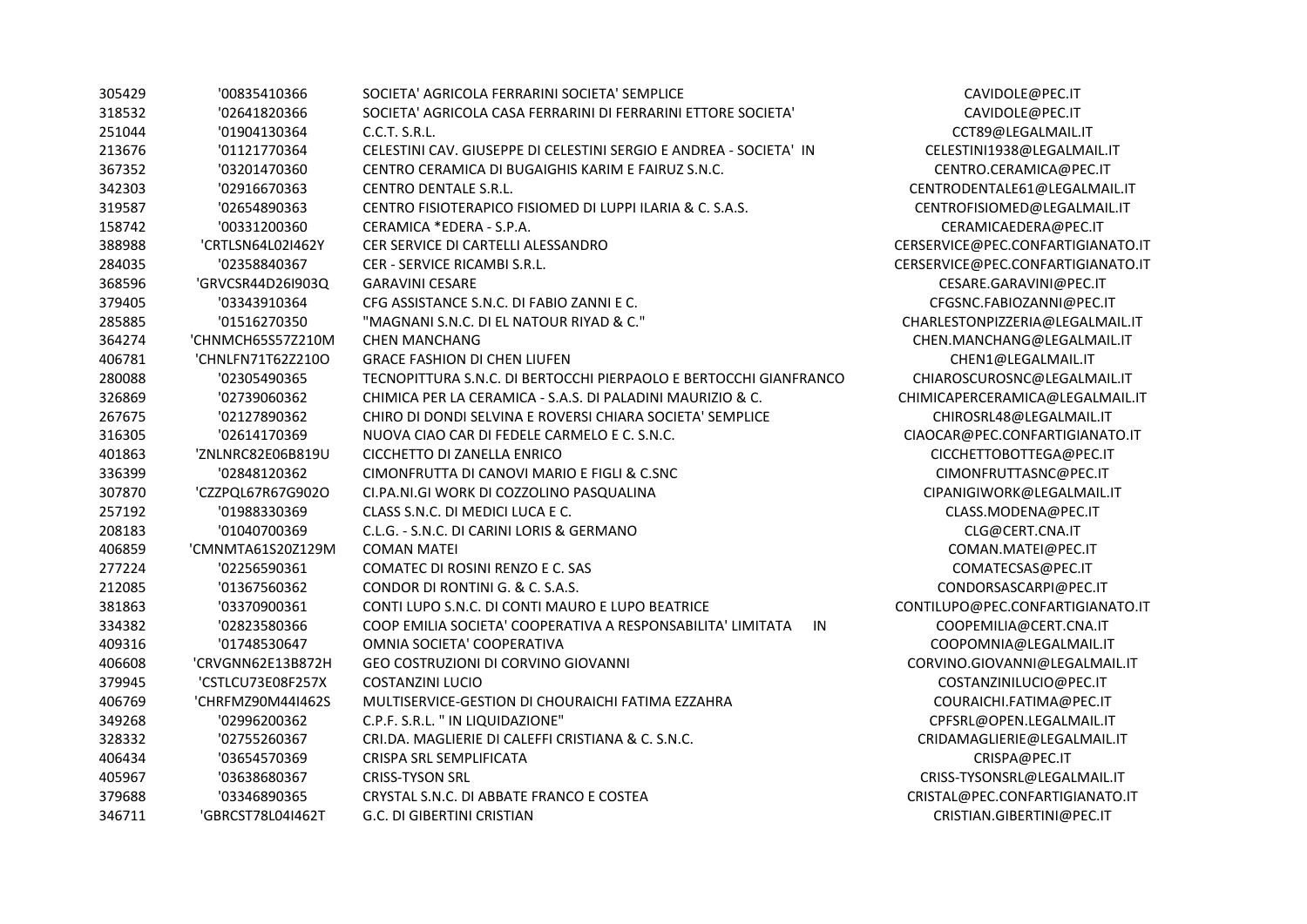| 406971 | 'CRVDVD89P13L885I | DAMA DI CRIVARO DAVIDE                                        | CRIVARODAVIDE@PE       |
|--------|-------------------|---------------------------------------------------------------|------------------------|
| 396699 | 'SCLCST60D26Z129I | <b>SCULITA CONSTANTIN</b>                                     | CSCULITA@PEC.IT        |
| 150614 | '00212240360      | CT SNC DI CRISTINA TRALDI                                     | CTSNC.CRISTINATRALDI@  |
| 373096 | 'CLLGTN61M14A229V | <b>CULLETTA GAETANO</b>                                       | CULLETTA.GAETANO@I     |
| 370063 | '03232630362      | CUPIDO S.R.L.                                                 | CUPIDO@PEC.CONFARTIGI. |
| 401803 | '03598010365      | D.D.M. SOCIETA' A RESPONSABILITA' LIMITATA SEMPLIFICATA       | D.D.M.SRL@PEC.IT       |
| 395636 | 'GSPDNL54S04C951G | <b>GASPARINI DANILO</b>                                       | D.GASPARINI@PEC.       |
| 409348 | '03690020361      | D.M. SOCIETA' A RESPONSABILITA' LIMITATA SEMPLIFICATA         | D.M.SRLS@LEGALMA       |
| 401425 | 'LNIDHN79P01Z210A | CONFEZIONE LD DI LIN DACHUN                                   | DACHUN79@PEC.I         |
| 200029 | '01265640365      | DALLARI PELLEGRINO E C. - S.N.C.                              | DALLARIPELLEGRINO@I    |
| 234366 | '01176190369      | DEANNA 2 DI NOBILI FRANCA & C. S.N.C.                         | DEANNA.DUE@PEC         |
| 308924 | '02521830360      | DECOR ART GRANDI DI BENEDETTI MAURIZIO S.N.C.                 | DECORARTSNC@OPEN.LEG.  |
| 218792 | '01483780365      | DECOR TRE DI CAMELLINI R. & C. - S.N.C.                       | DECORTRE@PEC.IT        |
| 358126 | '03098600368      | DEDALO IMMOBILIARE S.R.L. IN LIQUIDAZIONE                     | DEDALOSRL@LEGALPE      |
| 409487 | 'TGLDLE68L58L323J | LA PIZZA DI DELIA DI TAGLIAFIERRO DELIA                       | DELIA.TAGLIAFIERRO@LEG |
| 406514 | '03655580367      | DELTA SRLS - SOCIETA' A RESPONSABILITA' LIMITATA SEMPLIFICATA | DELTA_SRLS@PEC.        |
| 401487 | '03595780366      | DENISE SOCIETA' A RESPONSABILITA' LIMITATA SEMPLIFICATA "IN   | DENISESRL@PEC.IT       |
| 406751 | 'DNINTN56T03F839L | COSTRUZIONI SIRIO DI DIANA ANTONIO                            | DIANA-ANTONIO@LEGAL    |
| 377744 | '03327300368      | DIGITEN S.R.L. "IN LIQUIDAZIONE"                              | DIGITEN@PEC.IT         |
| 361225 | '03132040365      | DJ COLOR DI BONACINI DANIELE & C. S.A.S.                      | DJCOLORSAS@PEC.        |
| 374751 | 'SLTLNE74T48F257G | DLK DI SALETTI ELENA                                          | DLKALE@PEC.BUFFET      |
| 401957 | '03600800365      | DNA SERVICE SOCIETA' A RESPONSABILITA' LIMITATA SEMPLIFICATA  | DNASERVICESRLS@PE      |
| 172862 | '00626700363      | DONDI MARIO S.R.L. IN LIQUIDAZIONE                            | DONDIMARIOSRL@OPEN.LE  |
| 406474 | 'DTTRNN63H45F240B | BABY BOOM ABBIGLIAMENTO 0-16 ANNI DI DOTTI ROSANNA            | DOTTI.ROSANNA@PE       |
| 176058 | 'DLLSVN49T18A965Z | DS AUTOTRASPORTI DI DALL'OLIO SILVANO                         | DSDALLOLIO@LEGALM      |
| 406377 | '03654250368      | DUEMME AUTOTRASPORTI DI MARTINELLI MATTEO E C. S.N.C.         | DUEMMEAUTOTRASPORTISI  |
| 276941 | '01823540347      | DUESSE DI MONTI SERGIO E C. S.N.C.                            | DUESSESNCPEC@LEGALI    |
| 397199 | 'TMMGNE78D65I438I | ACQUISTO VENDO ORO & ANTICHITA' DI TOMMASINI EUGENIA          | E.TOMMASINI@LEGALN     |
| 350202 | '03009400361      | <b>EASY LANGUAGE S.R.L.</b>                                   | EASYLANGUAGE@PE        |
| 375059 | '03293290361      | ECOMETA - S.R.L.                                              | ECOMETASRL@LEGALM      |
| 310521 | '02537850360      | E.D.C. S.R.L. IN LIQUIDAZIONE                                 | EDC SRL@PEC.IT         |
| 209363 | 'MLNMRS58S41H835K | MOLINARI MARIA ROSA                                           | EDICOLAMOLINARIROSA@LE |
| 315915 | 'MZZRFL66E24F257Y | EDIL M.R. DI MAZZEO RAFFAELE                                  | EDIL-MR@PEC.IT         |
| 325694 | '02725670364      | EDIL BF SNC DI BELLODI MASSIMILIANO E FONTANA ALESSANDRO      | EDIL.BF@LEGALMAII      |
| 389230 | 'DPSPQL74P23F257B | EDILIZIA DPS DI DI PASQUALE PASQUALE                          | EDILDPS@PEC.IT         |
| 318248 | 'GLLNDR72C14F257D | EDIL GIULLARI DI GIULLARI GEOM. ANDREA                        | EDILGIULLARI@PEC       |
| 379682 | 'GRFGPP74S23M260F | EDIL G.M. DI GAROFALO GIUSEPPE                                | EDILGM2@PEC.IT         |
| 218099 | '01474840368      | EDILPOINT S.R.L.                                              | EDILPOINT.SRL@LEGALN   |
| 383181 | '03386270361      | <b>EDIL PROGETTO SRL</b>                                      | EDILPROGETTOSRL2016@LE |

CRIVARODAVIDE@PEC.IT CTSNC.CRISTINATRALDI@PEC.IT 373096 'CLLGTN61M14A229V CULLETTA GAETANO CULLETTA.GAETANO@PEC.IT 370063 '03232630362 CUPIDO S.R.L. CUPIDO@PEC.CONFARTIGIANATO.IT D.D.M.SRL@PEC.IT D.GASPARINI@PEC.IT D.M. SRLS@LEGALMAIL.IT DACHUN79@PEC.IT DALLARIPELLEGRINO@PEC.IT DEANNA.DUE@PEC.IT ECORARTSNC@OPEN.LEGALMAIL.IT DECORTRE@PEC.IT DEDALOSRL@LEGALPEC.NET  $\overline{\text{PEL}}$ IA.TAGLIAFIERRO@LEGALMAIL.IT DELTA SRLS@PEC.IT DENISESRL@PEC.IT DIANA-ANTONIO@LEGALMAIL.IT DJCOLORSAS@PEC.IT DLKALE@PEC.BUFFETTI.IT DNASERVICESRLS@PEC.IT  $DNDIMARIOSRL@OPEN. LEGALMAIL. ITI$ DOTTI.ROSANNA@PEC.IT DSDALLOLIO@LEGALMAIL.IT JEMME AUTOTRASPORTISNC@PEC.IT DUESSESNCPEC@LEGALMAIL.IT E.TOMMASINI@LEGALMAIL.IT EASYLANGUAGE@PEC.IT ECOMETASRL@LEGALMAIL.IT ICOLAMOLINARIROSA@LEGALMAIL.IT EDIL.BF@LEGALMAIL.IT EDILGIULLARI@PEC.IT EDILGM2@PEC.IT EDILPOINT.SRL@LEGALMAIL.IT ILPROGETTOSRL2016@LEGALMAIL.IT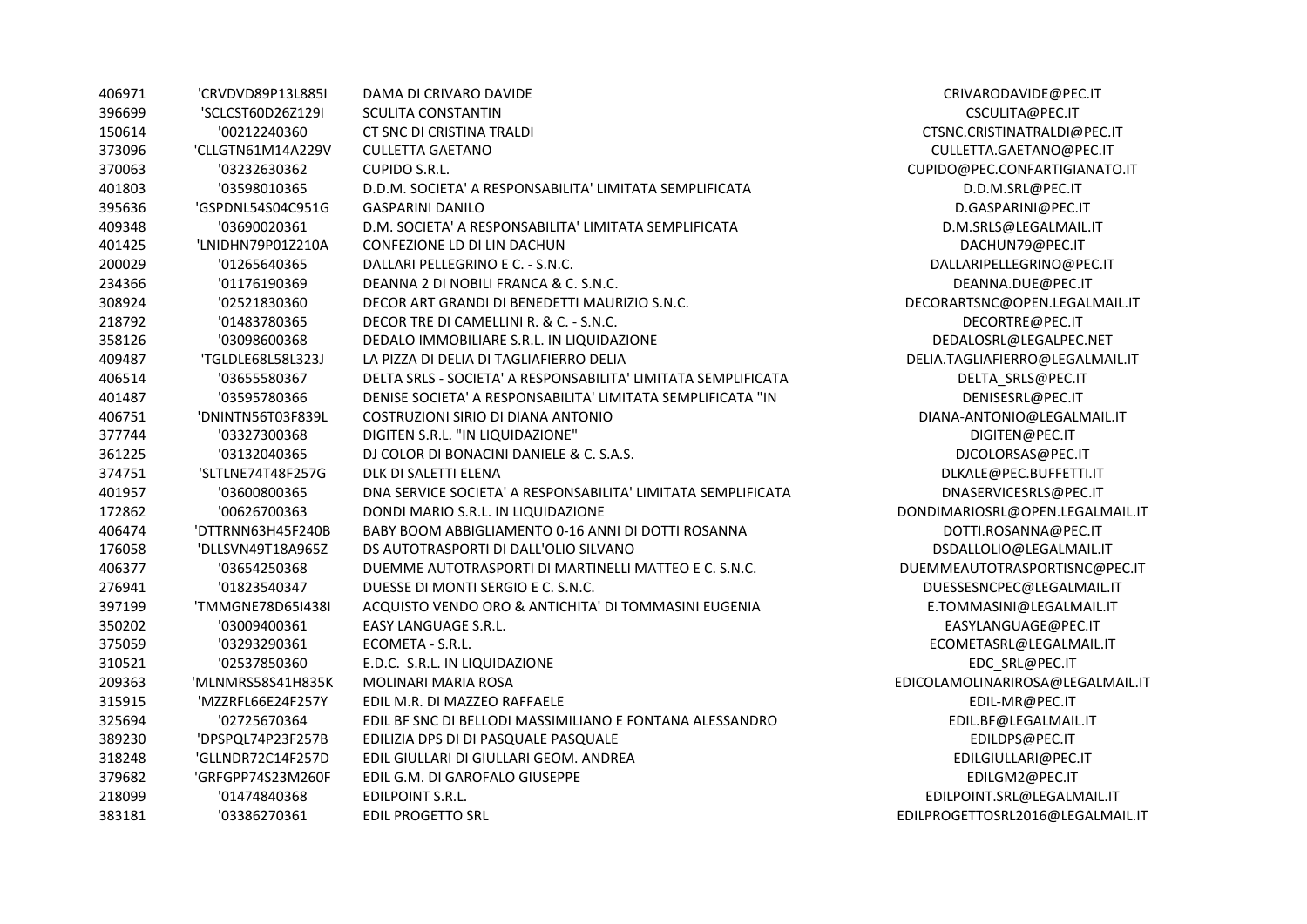| 391184 | '03477700367      | <b>EDILRAF STYLE SRL</b>                                    | EDILRAFSTAYL@PEC.IT                        |
|--------|-------------------|-------------------------------------------------------------|--------------------------------------------|
| 396127 | 'CMPFLL65P56B819V | <b>CAMPIONI FIORELLA</b>                                    | EFFECIDICAMPIONIFIORELLA@LEGALMAIL.IT      |
| 406782 | 'HNESDY84A12Z335K | EHIANE SUNDAY EHIS                                          | EHIANE.SUNDAYEHIS@PEC.IT                   |
| 165413 | '00408220366      | ELCO ENGINEERING S.R.L. - IN LIQUIDAZIONE                   | ELCOENGINEERING@PEC.IT                     |
| 248756 | '01868710367      | A.T.E. ENGINEERING S.R.L.                                   | ELCOENGINEERING@PEC.IT                     |
| 404969 | 'BNDLNE84P67H223V | <b>BIONDI ELENA</b>                                         | ELENA BIONDI@PEC.IT                        |
| 406454 | 'MNJBLL80H28Z330F | ELETTRICA DI MOUNAJI ABDELALI                               | ELETTRICA.MOUNAJI@LEGALMAIL.IT             |
| 409391 | 'LHBZZA85B02Z330U | EL HABIBI AZIZ                                              | ELHABIBI.AZIZ@LEGALMAIL.IT                 |
| 406981 | 'MRRLSE73S50F257K | <b>MARRI ELISA</b>                                          | ELISA.MARRI@PEC.IT                         |
| 375455 | 'MSTLMZ61A07Z100I | MUSTAFAJ ELMAZ                                              | ELMAZ.LATTONIERE@PEC.IT                    |
| 357664 | 'LMDLST68A01Z330V | EL MADKOURY EL MOSTAPHA                                     | ELMOSTAPHA@PEC.IT                          |
| 361581 | 'KRZWLD76R28Z127L | EMI DI KRZYZEK WITOLD ANDRZEJ                               | EMI76@LEGALMAIL.IT                         |
| 366984 | '03196800365      | <b>EMILCASE SRL</b>                                         | EMILCASESRL@PEC.IT                         |
| 349668 | '03003630369      | EMILIA PROSCIUTTI S.R.L.                                    | EMILIAPROSCIUTTISRL@PEC.CONFARTIGIANATO.IT |
| 409720 | '03694550363      | EMILSARDA DI LACONI SANDRO & C. S.N.C.                      | EMILSARDA@LEGALMAIL.IT                     |
| 314486 | '02591590365      | EMME BI ASSICURAZIONI DI BERSELLI MIRCO & C. S.A.S.         | EMMEBISAS@CGN.LEGALMAIL.IT                 |
| 235300 | '01684900366      | <b>EMMEGI S.R.L.</b>                                        | EMMEGISRL@CERT.CNA.IT                      |
| 396977 | '03542340363      | "IN<br>EMY SOCIETA' A RESPONSABILITA' LIMITATA SEMPLIFICATA | EMYSRLS@PEC.IT                             |
| 384405 | '03400420364      | <b>MODENA ENERGY SRL</b>                                    | ENERGY@PEC.CONFARTIGIANATO.IT              |
| 375071 | 'CNVNRC82S25F257B | CONVENTI ENRICO GIARDINAGGIO                                | ENRICO.CONVENTI@PEC.IT                     |
| 381782 | 'ZNBNRC70T14C951Y | TAGLIO ELY DI ZANIBONI ENRICO                               | ENRICOZANIBONI@LEGALMAIL.IT                |
| 331251 | '02732920364      | EREDI REMITTI DI GHERARDI LEOPOLDO & C. - SOCIETA' IN NOME  | EREDIREMITISNC@LEGALMAIL.IT                |
| 293309 | 'MCHRNN56E28I802M | MICHELINI ERMANNO                                           | ERMANNO.MICHELIN@TISCALIPEC.IT             |
| 406953 | 'SPSGPP93B14F839P | PEPITA DI ESPOSITO GIUSEPPE                                 | ESPOSITOGIUSEPPE2015@PEC.IT                |
| 387583 | 'BRCPLA59R61B819P | ESSE-BI DI BARACCHI PAOLA                                   | ESSEBI.BARACCHI@PEC.IT                     |
| 380137 | '03351860360      | MANI DI FATA DI BARROS CASTRO KESIA E C. S.A.S.             | ESTETICAMANIDIFATA@PEC.IT                  |
| 370209 | 'MRLNNA65S43B180V | EUROCOLORI DI MORELLI ANNA                                  | EUROCOLORI@PEC.IT                          |
| 403907 | 'FRRNMR59E67F257Q | EURODENT SERVICE DENTAL DI FERRARI ANNA MARIA               | EURODENT1@LEGALMAIL.IT                     |
| 276863 | '02254540368      | EUROGROUP S.R.L.                                            | EUROGROUP_SRL@PEC.IT                       |
| 253526 | 'SCRGPP49A29F257Q | L'EURO IMMOBILIARE DI ASCARI GIUSEPPE                       | EUROIMMASCARI@PEC.IT                       |
| 370026 | '03232860365      | EUROMODENA S.A.S. DI MANCINI ANNAMARIA E C.                 | EUROMODENASAS@OPEN.LEGALMAIL.IT            |
| 385059 | '03407890361      | EUROPA 2011 GROUP S.R.L.                                    | EUROPAG2011@PEC.IT                         |
| 372975 | '03267870362      | BIANCO & NERO S.N.C. DI BIN SILVIA & C.                     | EUROPAN@LEGALMAIL.IT                       |
| 245282 | '01819830363      | EUROPE - S.R.L.                                             | EUROPE@PEC.CONFARTIGIANATO.IT              |
| 406451 | 'ZHNHEX88H13Z210R | EUROSTIRO DI ZHANG HE                                       | EUROSTIRO.ZHANG@LEGALMAIL.IT               |
| 322595 | '02690600362      | GUAGLIUMI EVASIO S.R.L. "IN LIQUIDAZIONE"                   | EVASIO.GUAGLIUMI@PEC.BUFFETTI.IT           |
| 366219 | '03187680362      | EXTRO' DI MANZINI BARBARA & BRIOLA ANGELA SNC               | EXTROSNC@CERT.CNA.IT                       |
| 176255 | '00671150365      | F.B.M. DI FORNACIARI FRANCO & C. S.N.C.                     | F.B.M SNC@PEC.IT                           |
| 356559 | '03082820360      | F.LLI PIREDDA SAS DI PIREDDA ANTONELLO & C.                 | F.LLI-PIREDDA@PEC.IT                       |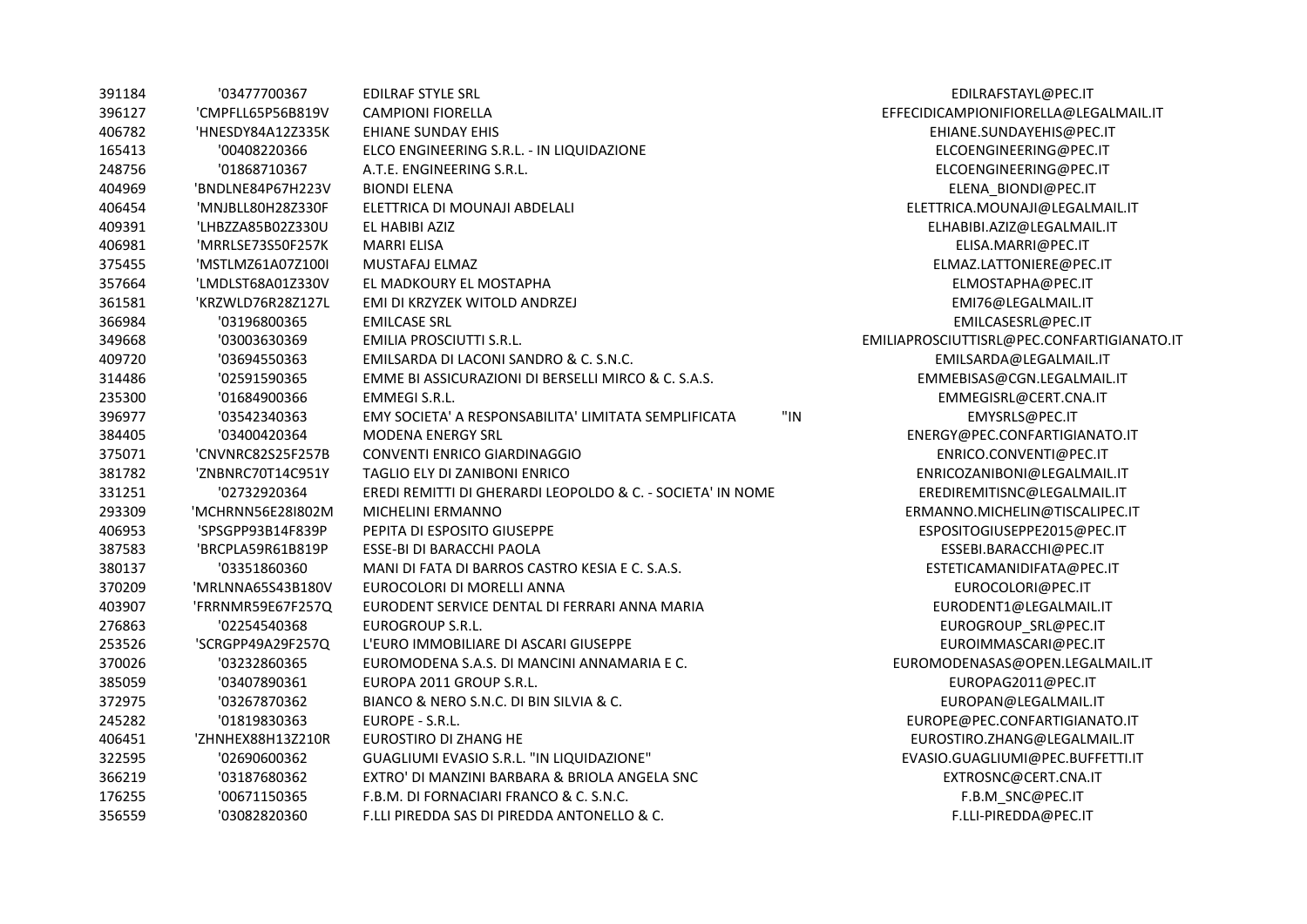| 285098 | 'NTLFBA64C03F288M | <b>NATALI FABIO</b>                                              | FABIO.NATALI@PEC.IT                    |
|--------|-------------------|------------------------------------------------------------------|----------------------------------------|
| 395836 | '03530670367      | GAME CONSULTING S.A.S. DI POLLASTRI FABIO                        | FABIOPOLLASTRI@PEC.IT                  |
| 384822 | 'ZNNFRZ64H15F257U | <b>ZANNI FABRIZIO</b>                                            | FABRIZIOZANNI.COMMERCIALE@PEC.IT       |
| 316570 | 'JBNFCL67S07Z352A | F.A.M.I.A. DI JABNOUNI FAYCAL BEN HASSEN                         | FAMIA@PEC.IT                           |
| 334255 | '02150511208      | FANTASIA SOC. COOP. A R.L.                                       | FANTASIACOOP@CERT.CNA.IT               |
| 190859 | '00871030367      | FAROL DI GASPARINI CARLO ALBERTO E C. - SOCIETA' SEMPLICE        | FAROL@PEC.BUFFETTI.IT                  |
| 387540 | '09566361003      | FATANO GROUP INTERNATIONAL SOCIETA' COOPERATIVA                  | FATANOGROUPINTERNATIONAL@PECIMPRESE.IT |
| 331096 | 'FZANNN61A25D825Y | <b>FAZIO ANTONINO</b>                                            | FAZIOANTONINO@LEGALMAIL.IT             |
| 372432 | '03263460366      | FE.MA.S.R.L.                                                     | FE.MA.SRL1@LEGALMAIL.IT                |
| 406349 | 'FRRTNI87S16Z112O | LAVORAZIONI DI FERRARA TINO                                      | FERRARA.TINO@PEC.IT                    |
| 396403 | 'FRRDVD84S01L885K | LA BOTTEGA DEL MANGIME DI FERRARI DAVIDE                         | FERRARI.DAVIDE@PEC.BUFFETTI.IT         |
| 153065 | '00212160360      | FERRARI & MERIGHI S.N.C. DI MERIGHI ROBERTO E C.                 | FERRARIEMERIGHI@PEC.IT                 |
| 234033 | 'FRRGTN56P05C107V | <b>FERRARI GAETANO</b>                                           | FERRARIGAETANO@PEC.IT                  |
| 399025 | 'FRRSFN70A04F257L | <b>FERRARI STEFANO</b>                                           | FERRARISTEFANO1@LEGALMAIL.IT           |
| 401737 | 'MRRFRC75S24A326X | <b>MARRARI FERRUCCIO</b>                                         | FERRUCCIOMARRARI@PEC.IT                |
| 396920 | '03540690363      | F.G. COSTRUZIONI S.R.L.                                          | FGSRLCOSTRUZIONI@PEC.IT                |
| 376944 | '03316090368      | SOCIETA' AGRICOLA FILFRUTTA S.S.                                 | FILFRUTTA@LEGPEC.IT                    |
| 355522 | '03071300366      | FIN. TIRRENICA S.R.L. IN LIQUIDAZIONE                            | FIN.TIRRENICA@ARUBAPEC.IT              |
|        |                   | COMITATO ORGANIZZATORE LOCALE DEI CAMPIONATI MONDIALI DI         |                                        |
| 396959 | '03540130360      | PALLAVOLO FEMMINILI 2014 - FASE 2                                | FIPAVMODENA@PEC.IT                     |
| 406413 | 'BRRMHL92L30G393V | FIRST LINE DI BORRIELLO MICHELE                                  | FIRSTLINEBORRIELLO@PEC.IT              |
| 156445 | '00320080369      | F.LLI BEDINI S.N.C. DI BEDINI ENZO E C.                          | FLLIBEDINISNC@CERT.CNA.IT              |
| 405492 | 'FBODCS82T55Z318A | <b>FOBI DORCAS</b>                                               | FOBIDORCAS@PEC.IT                      |
| 331459 | '02796220362      | <b>FOLLS 2002 S.R.L.</b>                                         | FOLLS@PEC.IT                           |
| 162854 | '00368960365      | FOLLS - FONDERIA LEGHE LEGGERE SASSUOLO - DI CUOGHI LUCIANA E C. | FOLLS@PEC.IT                           |
| 156863 | '00428780365      | FORFORA DI GARUTI LUCA E C. S.N.C.                               | FORFORA@CERT.CNA.IT                    |
| 406911 | 'FRGPLA63S70F257E | <b>FORGHIERI PAOLA</b>                                           | FORGHIERI.PAOLA@PEC.BUFFETTI.IT        |
| 316324 | '02612690368      | IMMOBILIARE FORMIGINESE S.R.L.                                   | FORMIGINESE@DATAENTER.IT               |
| 409395 | 'FRNLSI89D53B819O | ADA EDIZIONI DI LISA FORNACIARI                                  | FORNACIARIL@LEGALMAIL.IT               |
| 62869  | '00184240364      | FORONI ARNOLDO E SILVANO DI FORONI SILVANO & C. SOCIETA' IN NOME | FORONIARNOLDOSNC@LEGALMAIL.IT          |
| 370853 | 'VCCFNC80R62B819U | <b>VACCARI FRANCESCA</b>                                         | FRANCESCAVACCARI@PEC.IT                |
| 359692 | 'BRGFNC73H19D423J | <b>BRUGOLETTA FRANCESCO</b>                                      | FRANCESCO.BRUGOLETTA@CERT.CNA.IT       |
| 225420 | 'RLIFNC58L23G250M | <b>RIOLI FRANCO</b>                                              | FRANCO-RIOLI07-@PEC.COLDIRETTI.IT      |
| 386932 | 'RFFFNC48A26D599E | <b>RUFFINI FRANCO</b>                                            | FRANCO-RUFFINI-04@PEC.COLDIRETTI.IT    |
| 391215 | '03477210367      | <b>FRANCUCCI STUDIO S.R.L.</b>                                   | FRANCUCCISTUDIOSRL@PEC.IT              |
| 128549 | '00231080367      | FRATELLI BARALDI DI BARALDI DANIELE E C. S.N.C.                  | FRATELLIBARALDISNC@CERT.CNA.IT         |
| 212706 | '01381900362      | RITA FRIGIERI S.A.S. DI FRIGIERI MARIA RITA & C.                 | FRIGGINA@PEC.IT                        |
| 324826 | '02716620360      | FRIGIERI IMPIANTI S.N.C. DI FRIGIERI MARCO E GIORGIO             | FRIGIERI.IMPIANTI.SNC@PEC.IT           |
| 375765 | '03301570366      | AEMME SNC DI ORLANDI MATTEO & C.                                 | FRIGNANOARREDASRL@PEC.IT               |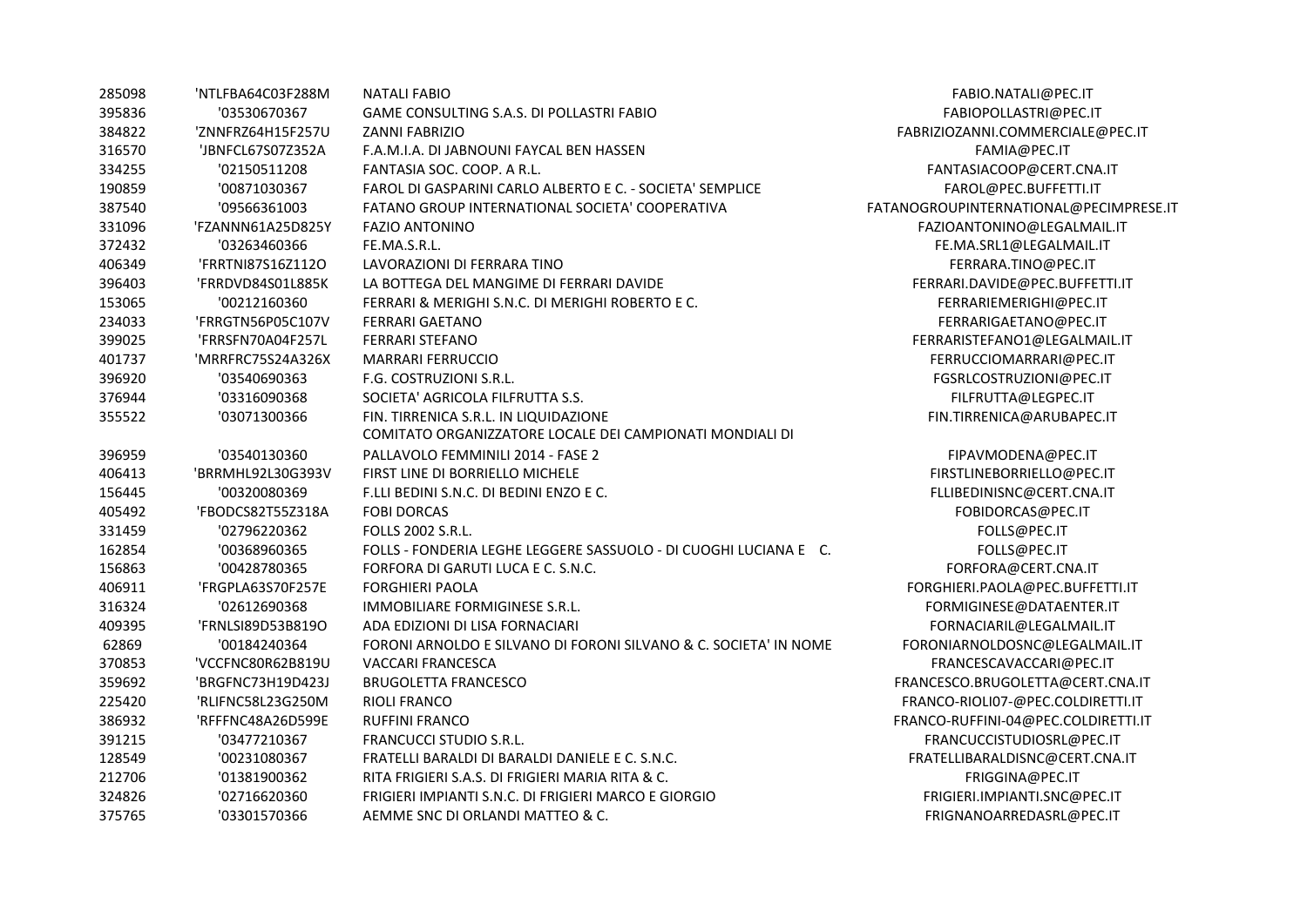| 335552 | '02839780364      | FRIGNANO ARREDA S.R.L. "IN LIQUIDAZIONE"                         | FRIGNANOARREDASRL@PEC.IT             |
|--------|-------------------|------------------------------------------------------------------|--------------------------------------|
| 187579 | '00813600368      | FRIM DI MAGNI LAURA E C. S.A.S.                                  | FRIM@LEGALMAIL.IT                    |
| 396918 | 'TSRFNC71R04G309G | FT EDILIZIA GENERALE DI FRANCESCO TESORO                         | FTEDILIZIAGENERALE@PEC.IT            |
| 367985 | 'PRCVRL78S28Z140X | <b>FULL SERVICES DI PURCEL VIOREL</b>                            | FULLSERVICES1@LEGALMAIL.IT           |
| 398736 | 'FRCGLC72B18F257O | <b>FURCAS GIANLUCA</b>                                           | FURCASGIANLUCA@PECCONFESERCENTIMO.IT |
| 302173 | '02426300360      | <b>FUTUREST S.R.L.</b>                                           | FUTURESTSRL@PEC.IT                   |
| 370540 | '03237690361      | G.M. S.R.L.                                                      | G.M.SRL@OPEN.LEGALMAIL.IT            |
| 266763 | '02119580369      | AGRICOLA G. PICO S.A.S. DI BENASSI FRANCIOSI ISOLDA E C.         | G.PICO@PEC.BUFFETTI.IT               |
| 366767 | 'LROGRL67C13B745X | <b>LORU GABRIELE</b>                                             | GABRIELELORU@PEC.IT                  |
| 386812 | '03426780361      | LA SERRA SUL FIUME SOC.AGR.S.S.                                  | GARDENIA-GIARDINI@PEC.BUFFETTI.IT    |
| 387819 | 'GRFPLA61C15H798V | <b>GAROFALO PAOLO</b>                                            | GAROFALO.PAOLO@PEC.BUFFETTI.IT       |
| 409279 | 'GRZNDD80C16Z330Y | <b>GAROUAZ NOUREDDINE</b>                                        | GAROUAZ.NOUREDDINE@LEGALMAIL.IT      |
| 271831 | '02187880360      | GASPARINI RODOLFO & C. S.A.S.                                    | GASPARINISAS@GIGAPEC.IT              |
| 308499 | '02518750365      | G. & G. S.A.S. DI CAMPEDELLI MARIA GIULIA & C.                   | GCAMPEDELLI@LEGALMAIL.IT             |
| 336526 | '02849880360      | G & J SRL                                                        | GEJSRL@PEC.CONFARTIGIANATO.IT        |
| 392248 | 'LBNNDR68L12F257X | <b>GELATERIA LABBE 2 DI LABENTI ANDREA</b>                       | GELATERIALABBE2@PEC.IT               |
| 360478 | '03125120364      | <b>GEMINIS S.R.L.</b>                                            | GEMINIS@LEGALMAIL.IT                 |
| 395710 | '03242081200      | <b>GENERAL SERVICE SRL</b>                                       | GENERALSERVICESRL@PEC.CGN.IT         |
| 280392 | '02302800368      | <b>GESTIONE RISCHI S.R.L.</b>                                    | GESTIONE@CERT.CNA.IT                 |
| 369922 | '03231900360      | G.F.G. SRL "IN LIQUIDAZIONE"                                     | GFGSRL@CERT.CNA.IT                   |
| 406433 | 'GHBKRD86H29Z352U | <b>GHABI KHAIREDDINE</b>                                         | GHABI.KHAIREDDINE@PEC.IT             |
| 338420 | '02869510368      | GHIAROLA IMMOBILIARE S.R.L. "IN LIQUIDAZIONE"                    | GHIAROLA@PEC.IT                      |
| 268513 | '02138840364      | GIACOBAZZI GIOVANNI & C. S.N.C.                                  | GIACOBAZZI.GIOVANNI@PEC.IT           |
| 333421 | 'SLSGCM66S01C794Y | ELECTRONET DI GIACOMO SLESIO                                     | GIACOMO.SLESIO@PEC.IT                |
| 401485 | 'GMPGNN71S03E036Z | <b>GIAMPETRUZZI GIOVANNI</b>                                     | GIAMPETRUZZI.GIOVANNI@PEC.IT         |
| 187846 | 'BCCGCR59C08H835T | <b>BOCCHI GIAN CARLO</b>                                         | GIANCARLOBOCCHI@LEGALMAIL.IT         |
| 344016 | 'SLVGMR69M31C469B | SALVI GIANMARIA                                                  | GIANMARIASALVI@PEC.IT                |
|        |                   | GIELLE IMMOBILIARE S.N.C. DI LAMMA GIULIANA & C. ABBREVIABILE IN |                                      |
| 210059 | '01049090366      | GIELLE IMMOBILIARE S.N.C.                                        | GIELLEIMMOBILIARESNC@PEC.IT          |
| 384714 | '03403910361      | GIES S.R.L.                                                      | GIES4@LEGALMAIL.IT                   |
| 362356 | '03144120361      | GIESSE MECCANICA S.R.L.                                          | GIESSEMECCANICA@PEC.IT               |
| 203268 | '01291630364      | GIGLIO - SOCIETA' A RESPONSABILITA' LIMITATA                     | GIGLIOPEC@LEGALMAIL.IT               |
| 371720 | 'GRDFNC54L03I483W | <b>GIORDANO FRANCESCO</b>                                        | GIORDANOFRANCE@PEC.IT                |
| 392863 | 'CMNGRG88D30D705Y | <b>COMANDUCCI GIORGIO</b>                                        | GIORGIOCOMANDUCCI@LEGALMAIL.IT       |
| 401950 | 'RCCGNN95H24B963N | RICCIARDI GIOVANNI                                               | GIORICCIARDI@PEC.IT                  |
| 389109 | 'CNPGNN60C21Z133N | <b>CANOPOLI GIOVANNI</b>                                         | GIOVANNI.CANOPOLI@PEC.BUFFETTI.IT    |
| 165232 | 'FRRGNN50B17A613B | FERRARETTO GIOVANNI                                              | GIOVANNIFERRARETTO@LEGALMAIL.IT      |
| 281294 | 'SBRGNN68P02B371C | <b>SBORDONE GIOVANNI</b>                                         | GIOVANNISBORDONE@PEC.IT              |
| 399141 | '03568540367      | GM DI GIUSEPPE CASAROLA & C. S.N.C.                              | GIUSEPPE.CASAROLA@LEGALMAIL.IT       |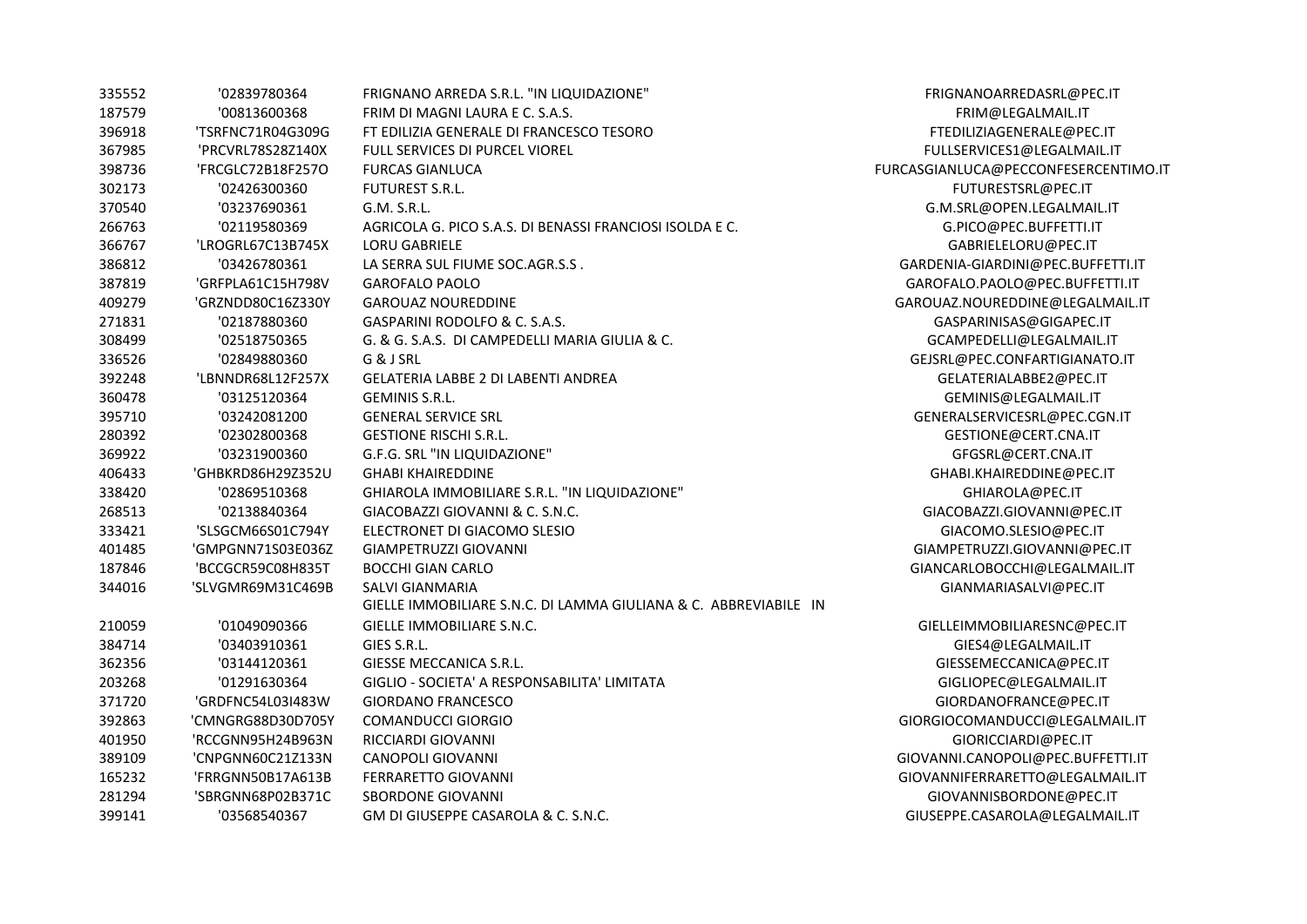| 347357 | 'LTNGPP80T02F257H | LA TONA GIUSEPPE                                                    | GIUSEPPE.LATONA@PEC.IT           |
|--------|-------------------|---------------------------------------------------------------------|----------------------------------|
| 373223 | 'MNGGPP51B11E426L | MANAGLIA GIUSEPPE                                                   | GIUSEPPEMANAGLIA@PEC.IT          |
| 335363 | '02836970364      | <b>GLOBAL MARKET SRL</b>                                            | GLOBALMARKET.SRL@LEGALMAIL.IT    |
| 392890 | 'GNGGRL71L26A944L | <b>GNG DI GINGHINI GABRIELE</b>                                     | GNGSAS@ARUBAPEC.IT               |
| 366586 | '03190730360      | GNG S.A.S. DI GINGHINI GABRIELE E C.                                | GNGSAS@ARUBAPEC.IT               |
| 404228 | '03625960368      | GN REVOLUTION SOCIETA' A RESPONSABILITA' LIMITATA SEMPLIFICATA      | GNREVOLUTION@LEGALMAIL.IT        |
| 335938 | '02842590362      | <b>GOCCE DI MODENA S.R.L.</b>                                       | GOCCEDIMODENA@PEC.IT             |
| 334146 | '02820610364      | GOLF IMMOBILIARE S.R.L. " IN LIQUIDAZIONE"                          | GOLF.IMMOBILIARE@LEGALMAIL.IT    |
| 396721 | 'GRNWTR69T29C352D | BREAK AND COFFEE DI GRANDE WALTER                                   | GRANDE.WALTER@DAPEC.IT           |
| 267147 | '02124380367      | GRAPHOTECNICA DI BACCIOCCHI ALESSANDRO E C. - S.N.C.                | GRAPHOTECNICA@LEGALMAIL.IT       |
| 364766 | 'GRZGLC66H10E905P | <b>GRAZIOSI GIANLUCA</b>                                            | GRAZIOSI.GIANLUCA@PEC.IT         |
| 292477 | 'GRZVCN46T15E206F | <b>GRAZIOSI VINCENZO</b>                                            | GRAZIOSIVINCENZO@PEC.IT          |
| 406777 | '03658080365      | GREENSERVICE GROUP SOCIETA' A RESPONSABILITA' LIMITATA SEMPLIFICATA | GREENSERVICEGROUP@LEGALMAIL.IT   |
| 382670 | '03380560361      | <b>GRESIM TILE S.R.L.</b>                                           | GRESIMTILESRL@LEGALMAIL.IT       |
| 149230 | '00285020368      | <b>GROUND S.R.L.</b>                                                | GROUNDSRL1@LEGALMAIL.IT          |
| 377442 | 'MRCGLG64P14E506Q | GRUPPO GM BUSINESS TLC DI GIANLUIGI MURACA                          | GRUPPOGMBUSINESS@PEC.IT          |
| 401964 | 'TFRGTN77M14A239L | G.T. MONTAGGI DI TAFURI GAETANO                                     | GTMONTAGGI@PEC.IT                |
| 330003 | 'GCCMRC61B16F257E | GUICCIARDI ARTE DI GUICCIARDI MARCO                                 | GUICCIARDIMARCO@LEGALMAIL.IT     |
| 401903 | 'GZZMHL82P13D548S | <b>GUZZINATI MICHELE</b>                                            | GUZZINATI.MICHELE@PEC.IT         |
| 396370 | 'HTASDA62B23Z330U | DREAM SERVICE DI HATI SAID                                          | HAITI.SAID@PEC.IT                |
| 406628 | 'HMRMMD88T02Z330W | <b>HAMRI MOHAMED</b>                                                | HAMRI.MOHAMED@PEC.IT             |
| 409341 | 'HSSHDM82D10Z336X | ELISIR DI HASSAN AHMED MOHAMED ELSAYED ALI                          | HASSAN.AHMED@LEGALMAIL.IT        |
| 401987 | 'HSNMLA69E51Z352V | IMPRESA EDILE DI HOSNI AMEL                                         | HOSNIAMEL@PEC.IT                 |
| 393393 | '03498770365      | HOSTERIA DI FORMIGINE S.R.L.                                        | HOSTERIADIFORMIGINE@PEC.IT       |
| 232188 | '01644210369      | BAR RISTORANTE ALBERGO CALVANELLA DI ANTONELLI GRAZIELLA E C.       | HOTELCALVANELLA@LEGALMAIL.IT     |
| 406754 | 'HNGSXN68P41Z210H | RISTORANTE ABO DI HUANG SHUXIANG                                    | HUANG.SHUXIANG@LEGALMAIL.IT      |
| 406565 | 'HNGBGC64L04Z210X | <b>CONFEZIONE DI HUANG BINGCAI</b>                                  | HUANGBINGCAI.64@PEC.IT           |
| 375407 | 'HUXJLN73S13Z210E | <b>HU JIANLING</b>                                                  | HUJIANLING@PEC.IT                |
| 391718 | 'HUXLQN83L42Z210D | CONFEZIONE LISA DI HU LIQIN                                         | HULIQIN@PEC.IT                   |
| 386895 | 'HUXXNG80P60Z210Q | <b>HU XIAOFANG</b>                                                  | HUXIAOFANG@PEC.IT                |
| 406893 | '03659600369      | IBAFOOD SERVICE SOCIETA' A RESPONSABILITA' LIMITATA SEMPLIFICATA    | IBAFOOD@PEC.IT                   |
| 318693 | '02646090361      | IDRO SYSTEM S.A.S. DI BORGHI STEFANO                                | IDROSYSTEM@ARUBAPEC.IT           |
| 303370 | '02433430366      | I.D. TRADING S.R.L.                                                 | IDTRADINGSRL@LEGALMAIL.IT        |
| 380684 | '03358100364      | IL BUON PANE DI ALINA DI LUISA FONTANA E C. SNC                     | ILBUONPANEDIALINA@PEC.IT         |
| 404133 | '03626700367      | IL CAVALLINO DI ZHANG YUNA E C. S.N.C.                              | ILCAVALLINOSNC@LEGALMAIL.IT      |
| 296341 | 'RLNLGR44L41H061N | ORLANDI ILDEGARDA                                                   | ILDEGARDA.ORLANDI@PEC.AGRITEL.IT |
| 280708 | '02314480365      | IL DRAGO D'ORO IMPORT - EXPORT S.A.S. DI ZHANG LI MIN E C.          | ILDRAGODORO@LEGALMAIL.IT         |
| 329901 | '02777820362      | IL FORTINO S.R.L.                                                   | ILFORTINOSRL@ARUBAPEC.IT         |
| 298930 | '01848640361      | AZ. AGR. GADDI PAOLO S.S.                                           | ILGIARDINETTOSRL@PECIMPRESE.IT   |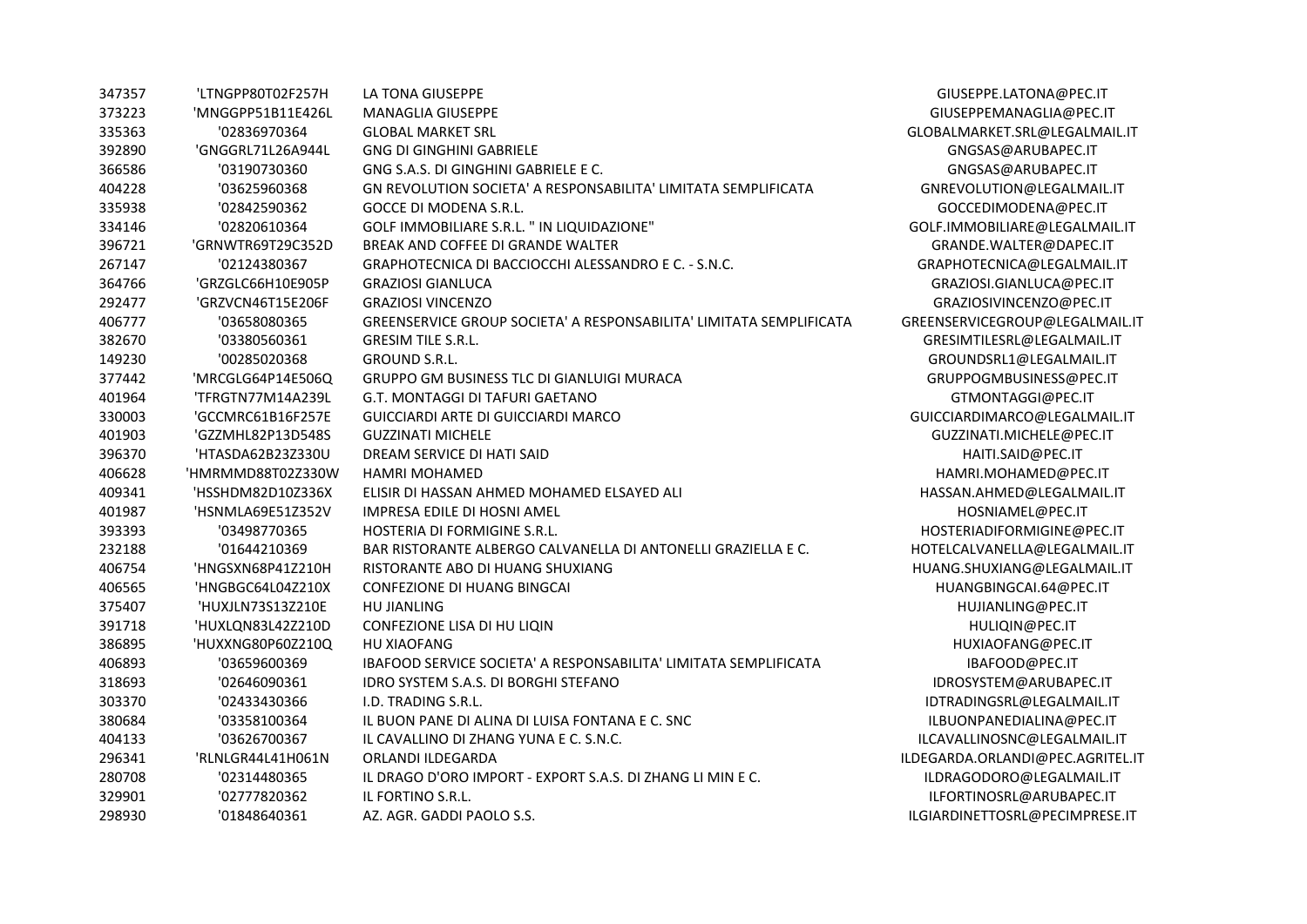| 346012 | '02957800366      | IL GIARDINETTO - S.R.L.                                          | ILGIARDINETTOSRL@PECII     |
|--------|-------------------|------------------------------------------------------------------|----------------------------|
| 322176 | '02684140367      | IL GIRASOLE S.N.C. DI RINALDI GRAZIELLA & C.                     | ILGIRASOLESNCDIRINALDI@L   |
| 319832 | '02653550364      | IL MULINO S.R.L. IN LIQUIDAZIONE                                 | ILMULINO@CERT.CN           |
| 275715 | '02237040361      | IL NUOVO FUTURO DI BARCHI E. & FERRARI C. - SOCIETA' IN NOME     | ILNUOVOFUTURO@LEGA         |
| 401328 | 'GLDVNT85P62B819R | IL PICCOLO NIDO DI GUALDI VALENTINA                              | ILPICCOLONIDOLIMIDI(       |
| 333504 | '02815690363      | IL PORTICO DI ROVERSI GIORGIO & C. S.N.C. DI MESCHIARI KATIA     | ILPORTICO@CERT.CI          |
| 411983 | '01924260761      | IM.BOV. - S.R.L.                                                 | IM.BOV@PEC.IT              |
| 227567 | '01582910368      | IM-LO S.R.L. IN LIQUIDAZIONE                                     | IMLOSRL@LEGALMA            |
| 307560 | '02502940360      | <b>IMMOBILIARE COSME' TURA SRL</b>                               | <b>IMMCOSMETURASRL</b> @   |
| 241638 | '01769320365      | IMMOBILIARE 87 S.R.L. "IN LIQUIDAZIONE"                          | IMMOB87@LEGALM             |
| 326764 | '02737380366      | IMMOBILIARE HOGAN DI ROSSI DIMES E MANZIERI ERNA S.N.C.          | IMMOBILIARE-HOGAN@LEGALI   |
| 311758 | '02561740362      | IMMOBILIARE ELENA S.N.C. DI SEVERI RITA & C.                     | IMMOBILIAREELENA@M         |
| 322300 | '02676170364      | IMMOBILIARE LA COLLINA S.R.L.                                    | IMMOBILIARELACOLLINA@LEGA  |
| 331978 | '02801720364      | IMMOBILIARE MICHELANGELO DI FEDERICO FERRARESI & C. S.A.S.       | IMMOBILIAREMICHELANGELOSA  |
| 357944 | '03097810364      | <b>IMMOBILIARE PADANA S.R.L.</b>                                 | IMMOBILIAREPADANA@AF       |
| 258688 | '02007930361      | <b>IMMOBILIARE PIAZZA PICCOLA SRL</b>                            | IMMOBILIAREPIAZZAPICCOLA   |
| 364727 | '03167750367      | IMMOBILIARE SOLE SOCIETA' A RESPONSABILITA' LIMITATA             | IMMOBILIARESOLE.SRL        |
| 311933 | '02567660366      | IMMOBILIARE VINCENZI DI VINCENZI LUCIA & C. S.N.C.               | IMMOBILIAREVINCENZISNC@    |
| 396861 | 'NTNNGL76C23F842M | <b>ANTONUCCI ANGELO</b>                                          | IMONELLI1@LEGALM           |
| 230833 | '01626850364      | IMMOBILIARE IMPERO S.R.L.                                        | IMPERO@DATAENTI            |
| 190557 | '00868520362      | ZOBOLI GIANCARLO & C. SOCIETA' SEMPLICE                          | MPRESA.ZOBOLI.GIANCARLO@PO |
| 279948 | 'FRRMSM57S05F240E | <b>INFISSI FERRARI MASSIMO</b>                                   | INFISSIFERRARI@LEGAL       |
| 267961 | '02132350360      | PUNTI DI VISTA DI NERI NICOLETTA E C. SAS                        | INFO@PEC.PUNTIDIVISTAC     |
| 358725 | '03105700367      | INFOCASA BY SERRAMAZZONESE DI CONVENUTI ALESSANDRO & C. S.A.S.   | INFOCASABY@LEGALN          |
| 358826 | '03110210360      | <b>INFUSION HI TECH S.R.L</b>                                    | INFUSIONHITECHSRL@D        |
| 401561 | '03595500368      | <b>INLOGIKA S.R.L.</b>                                           | INLOGIKASRL@PEC            |
| 364851 | 'NVRMSM75A25H223O | <b>INVERNIZZI MASSIMILIANO</b>                                   | INVERNIZZIMAX@PI           |
| 297734 | 'TLNSLV43P14D783S | <b>ITALIANI SILVIO</b>                                           | ITALIANI.SILVIO@PE         |
| 345670 | '02952820369      | ITAL TRADING S.N.C. DI BOUTCHICH ABDELLATIF & C.                 | ITALTRADING@PEC.CONFART    |
| 322658 | '02691420364      | <b>I TARTARI AUTOTRASPORTI SRL</b>                               | ITARTARIAUTOTRASPORTI@L    |
| 285742 | '02383470362      | ITALIAN TRADE GROUP S.R.L.                                       | ITGSRL1@LEGALMA            |
| 409527 | 'JBLDSS87R20Z330C | <b>JBILOU DRISS</b>                                              | JBILON.DRISS@LEGALN        |
| 402314 | 'JNGSNG65T11Z210E | <b>JIANG SHENGLI</b>                                             | JIANG.SHENGLI@LEGAL        |
| 341972 | '02914380361      | JOMO S.N.C. DI COLLINA MONICA E C.                               | JOMOSNC@LEGALM             |
| 384227 | '03394600369      | JOULE ENGINEERING SOCIETA' COOPERATIVA                           | JOULEENGINEERING@LEG       |
| 397231 | 'KLKGSZ75H57Z127H | KAPPAVERDE DI KALKOWSKA AGNIESZKA                                | KAPPAVERDE@ARUBA           |
| 299042 | '01707790364      | AZIENDA AGRICOLA CAPRA DI SOTTO DI MARCHETTI FRANCESCO E C. S.S. | KER-AV@LEGALMA             |
| 406648 | 'GLNMCL74A05H798F | <b>KG DI GALEONE MARCELLO</b>                                    | KGDIGALEONEMARCELLO        |
| 401486 | 'KHLMMD78D16Z330A | <b>KHALED MOHAMED</b>                                            | KHALEDMOHAMED@LEG.         |

ARDINETTOSRL@PECIMPRESE.IT 322176 '02684140367 IL GIRASOLE S.N.C. DI RINALDI GRAZIELLA & C. ILGIRASOLESNCDIRINALDI@LEGALMAIL.IT ILMULINO@CERT.CNA.IT IUOVOFUTURO@LEGALMAIL.IT 401328 'GLDVNT85P62B819R IL PICCOLO NIDO DI GUALDI VALENTINA ILPICCOLONIDOLIMIDI@PEC.IT ILPORTICO@CERT.CNA.IT IMLOSRL@LEGALMAIL.IT MMCOSMETURASRL@PEC.IT IMMOB87@LEGALMAIL.IT LIARE-HOGAN@LEGALMAILSERVICE.IT 1MOBILIARE ELENA@MYPEC.EU ARELACOLLINA@LEGALMAILSERVICE.IT  $\overline{AREMICHELANGELOSAS@LEGALMAIL.}$ IT OBILIARE PADANA @ARUBAPEC.IT LIARE PIAZZA PICCOLA @LEGALMAIL.IT 364727 '03167750367 IMMOBILIARE SOLE SOCIETA' A RESPONSABILITA' LIMITATA IMMOBILIARESOLE.SRL@PEC.IT 311933 '02567660366 IMMOBILIARE VINCENZI DI VINCENZI LUCIA & C. S.N.C. IMMOBILIAREVINCENZISNC@LEGALMAIL.IT IMONELLI1@LEGALMAIL.IT IMPERO@DATAENTER.IT BOLI.GIANCARLO@POSTE-CERTIFICATE.IT  $\overline{P}$ IPISSIFERRARI@LEGALMAIL.IT 0@PEC.PUNTIDIVISTACARPI.COM  $\overline{\text{INFOCASABY@LEGALMAIL.IT}}$ IFUSIONHITECHSRL@DAPEC.IT INLOGIKASRL@PEC.IT INVERNIZZIMAX@PEC.IT ITALIANI.SILVIO@PEC.IT ADING@PEC.CONFARTIGIANATO.IT RIAUTOTRASPORTI@LEGALMAIL.IT ITGSRL1@LEGALMAIL.IT BILON.DRISS@LEGALMAIL.IT ANG.SHENGLI@LEGALMAIL.IT JOMOSNC@LEGALMAIL.IT LEENGINEERING@LEGALMAIL.IT KAPPAVERDE@ARUBAPEC.IT KER-AV@LEGALMAIL.IT DIGALEONEMARCELLO@PEC.IT  $\Delta$ LEDMOHAMED@LEGALMAIL.IT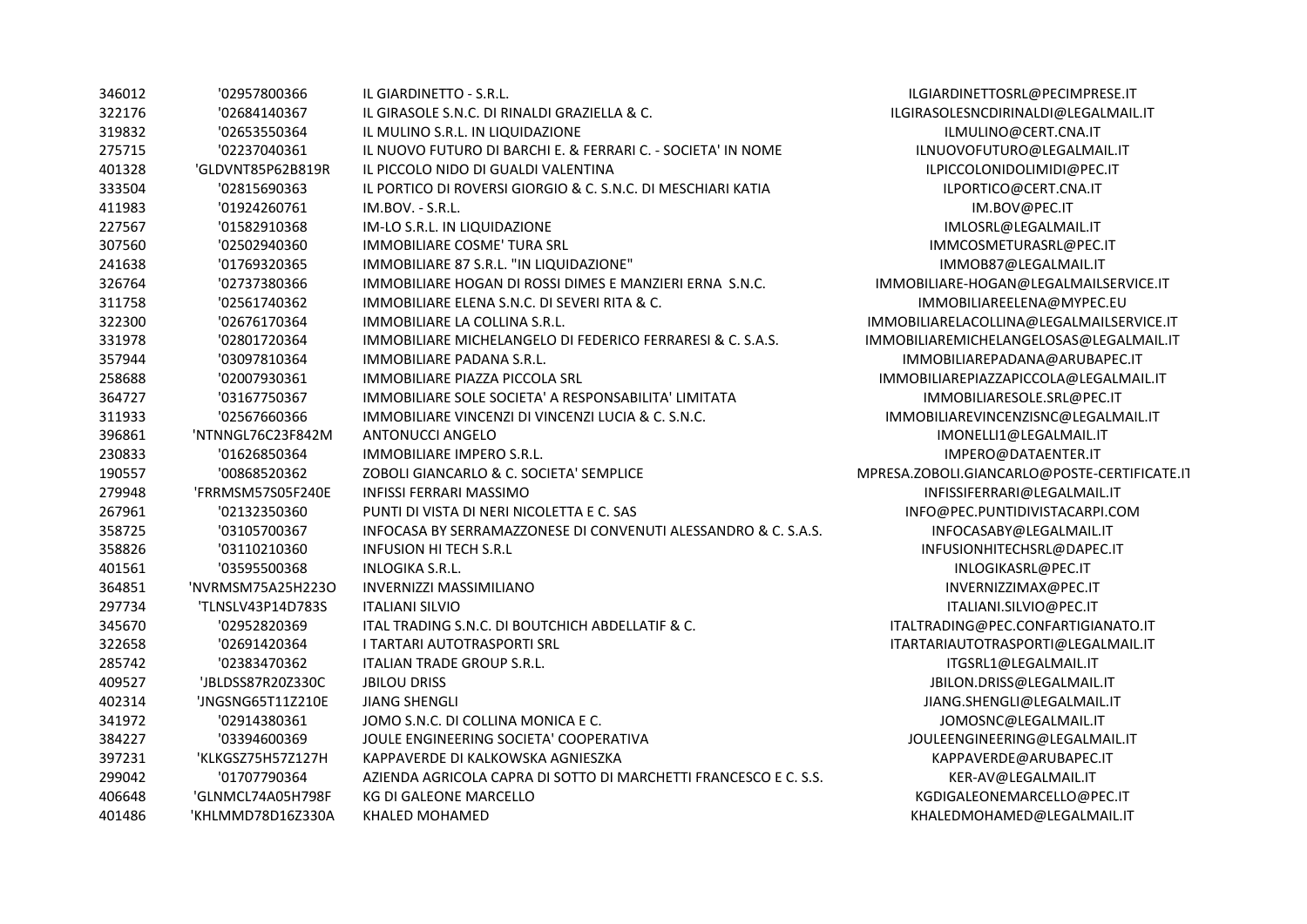| 409700 | '03694120365      | KINDER SOCIETA' A RESPONSABILITA' LIMITATA SEMPLIFICATA          | KINDERSRLS@LEGALMAIL.IT                    |
|--------|-------------------|------------------------------------------------------------------|--------------------------------------------|
| 322854 | '02693530368      | KOMPASS S.A.S. DI ANDREOLI MIRKO & C.                            | KOMPASS@PECIMPRESE.IT                      |
| 352917 | '03039950369      | KRIBA DI BARBIERI KRIZIA & C. SNC                                | KRIBOCCIO@LEGALMAIL.IT                     |
| 370528 | '03236870360      | <b>KRUMOV S.R.L.</b>                                             | KRUMOVSRL@LEGALMAIL.IT                     |
| 399188 | '03569040367      | LAB 49 & BUILDING S.R.L. SEMPLIFICATA                            | LAB49@LEGALMAIL.IT                         |
| 322643 | 'MRSGRG39H17Z326L | LA BOTTEGA DI MORSELLI GIORGIO                                   | LABOTTEGADIMORSELLI@PEC.IT                 |
| 248223 | '01868780360      | LA CASA RIGATA SRL                                               | LACASARIGATA@PEC.IT                        |
| 383868 | '03393240365      | LA CASELLA SOCIETA' AGRICOLA SEMPLICE                            | LACASELLA.MONTEFIORINO@LEGALMAIL.IT        |
| 338323 | '02868260361      | LA CHIOZZOLA SNC DI MUCCIARINI SERGIO E C.                       | LACHIOZZOLA-SRL@PEC.IT                     |
| 309495 | '02525380362      | LA CIMINIERA S.R.L. IN LIQUIDAZIONE                              | LACIMINIERA@LEGALMAIL.IT                   |
| 226703 | '01571380367      | LA DISCOTECA DI AZZOLINI RENATO E GIUSTI CARMEN S.N.C.           | DISCOTECADIAZZOLINISNC.MIRANDOLA@LEGALMAIL |
| 379375 | 'LFCFNC66A41I422N | LAFACE FRANCA                                                    | LAFACE.FRANCA@CIA.LEGALMAIL.IT             |
| 406601 | 'MRCLRI79L52I819A | LA FENICE DI ILARIA MARCHESIN                                    | LAFENICE2015@PEC.BUFFETTI.IT               |
| 351054 | '03018430367      | LA FONDACCIA S.R.L.                                              | LAFONDACCIASRL@ARUBAPEC.IT                 |
| 354721 | '03062670363      | LA GENERALE IMMOBILIARE DI VITULANO GIUSEPPINA & C. S.A.S.       | LAGENERALEIMMOBILIARE@PEC.IT               |
| 396692 | '03539190367      | LA GENZIANA DI DE PACE FRANCESCA & C. SOCIETA' IN ACCOMANDITA    | LAGENZIANA@LAPAM.LEGALMAIL.IT              |
| 372577 | '03260490366      | SOCIETA' AGRICOLA FATTORIA L'ALPENICE S.S.                       | LALPENICE@LEGALMAIL.IT                     |
| 406964 | '03660000369      | LAM.BO SRL                                                       | LAM.BOSRL@PEC.IT                           |
|        |                   | LAMBERTO MISELLI DI CAVALIERI FRANCA & BRAGHIN ALESSANDRA S.N.C. |                                            |
| 126367 | '00157050360      | ABBREVIABILE IN "LAMBERTO MISELLI S.N.C."                        | LAMBERTOMISELLISNC@LEGALMAIL.IT            |
| 366979 | 'LMPCMN69C21F257L | L.C. DI LAMPITELLI CARMINE - BAR NOVI STADIO                     | LAMPITELLICARMINE@PEC.IT                   |
| 304245 | '02455150363      | LANPLAST S.R.L. IN LIQUIDAZIONE                                  | LANPLAST@PEC.IT                            |
| 363814 | '03158860365      | LA NUOVA GIOSTRA DI MEGLIOLI RENZA E C. S.N.C.                   | LANUOVAGIOSTRA@PEC.IT                      |
| 406846 | 'LNAXNG80B29Z210L | <b>GOLDEN STYLE DI LAN XIAOYONG</b>                              | LANXIAOYONG.80@PEC.IT                      |
| 380493 | 'BSIMRC76T14H224Z | "LA PASTICCERIA DELLE MERAVIGLIE" DI BIASI MARCO                 | LAPASTICCERIADELLEMERAVIGLIE@PEC.IT        |
| 315838 | '02600090365      | LA RASCASSE SRL                                                  | LARASCASSESRL@LEGALMAIL.IT                 |
| 363614 | '03147900363      | LA SAN MARCO SOCIETA' COOPERATIVA                                | LASANMARCO@PEC.IT                          |
| 321761 | '02680080369      | LA SPIAGGETTA SNC DI RICCI ROBERTA E STEFANIA                    | LASPIAGGETTA@PECCONFESERCENTIMO.IT         |
| 401321 | '03593650363      | LA SPIGA BIANCA SOCIETA' A RESPONSABILITA' LIMITATA SEMPLIFICATA | LASPIGABIANCA@LEGALMAIL.IT                 |
| 386883 | '03427480367      | LAVANDERIA EMILSETTE SNC DI DI LEONARDO GIUSEPPA E C.            | LAVANDERIAEMILSETTESNC@PEC.IT              |
| 386656 | '02988111205      | LAZZARINI AUTOSPURGHI S.R.L.                                     | LAZZARINIAUTOSPURGHI@LEGALMAIL.IT          |
| 401988 | 'CHRBGI55T30B581Y | <b>CHIERCHIA BIAGIO</b>                                          | LE.MIMOSE@LEGALMAIL.IT                     |
| 368743 | '02698651201      | LE ALTE SRL                                                      | LEALTE@PEC.IT                              |
| 361178 | 'CRBLBT80C66A944B | LE FATE SCAPPATE DI CARBONI ELISABETTA                           | LEFATESCAPPATE@PEC.IT                      |
| 383217 | 'SPSLRD82B09E885R | LA TECNICA DI ESPOSTO LEONARDO                                   | LEONARDO.ESPOSTO@PEC.IT                    |
| 324143 | '02707260366      | MARKAPP S.R.L. IN LIQUIDAZIONE                                   | LEONARDOMULTIMEDIA@PEC.IT                  |
| 337514 | '02859620367      | LE ROVERI S.R.L.                                                 | LEROVERISRL@PEC.IT                         |
| 386387 | 'LKKLNU74D30Z100V | EDIL LIKKOLA LUAN                                                | LIKKOLA.LUAN@PEC.IT                        |
| 402200 | 'LNIJNI79E60Z210R | RISTORANTE CINESE ORIENTE DI LIN JIANE                           | LINJIANE.79@PEC.IT                         |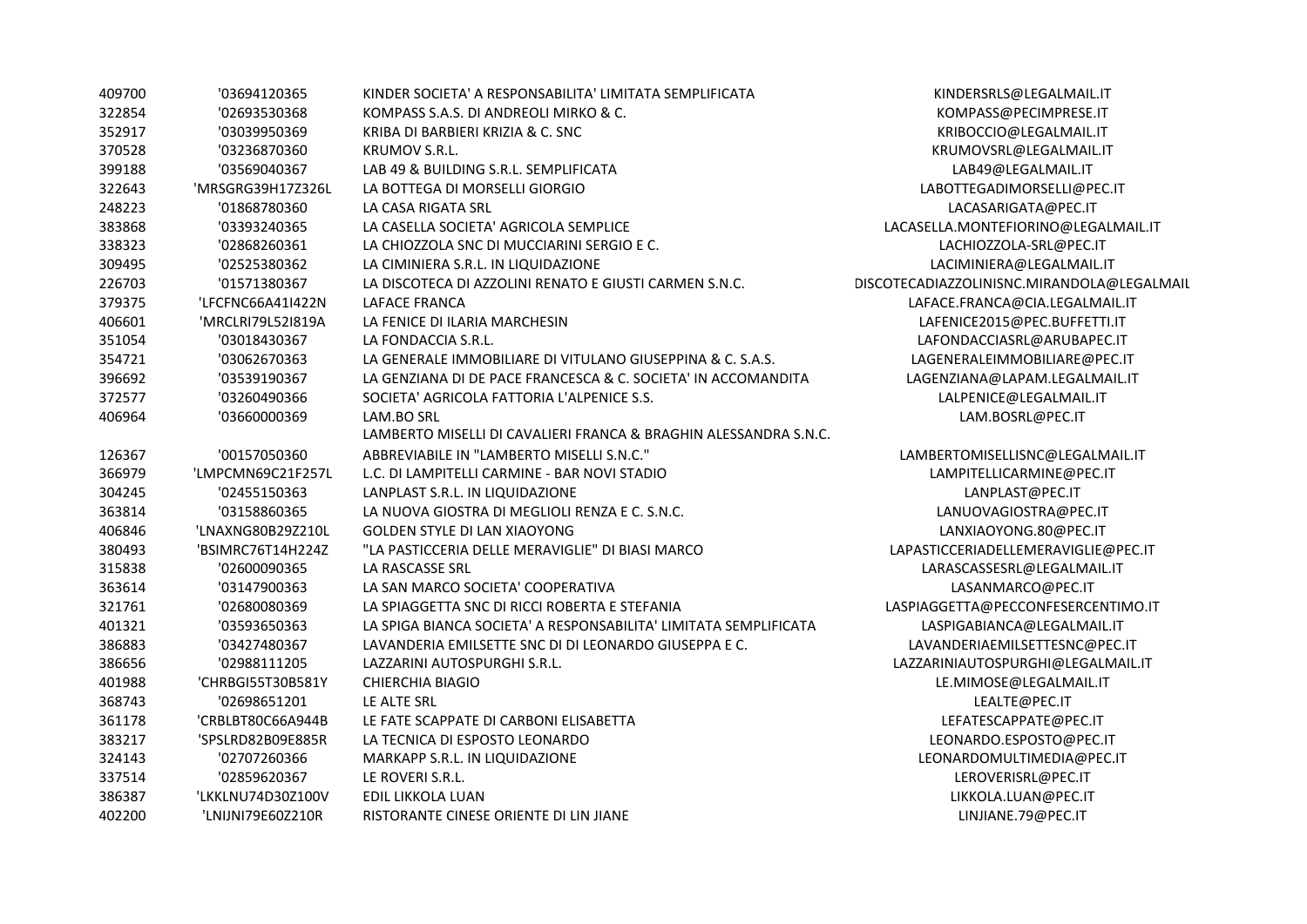| 325335 | '02722560360      | L. D. S.N.C. DI LIVI LINO E CIPOLLI DANIELA                       | LISOLADILIVI@PEC.IT                   |
|--------|-------------------|-------------------------------------------------------------------|---------------------------------------|
| 406392 | 'LIXYGH67E02Z210V | A.B.C. DI LI YONGHE                                               | LIYONGHE.67@PEC.IT                    |
| 401452 | 'LDOCST68T55B819S | <b>LODI CRISTINA</b>                                              | LODI.CRISTINA@PEC.IT                  |
| 409765 | 'LMSVCN65A08F839Z | LOMASTO VINCENZO                                                  | LOMASTOVINCENZO@LEGALMAIL.IT          |
| 409467 | 'LNGFNN52C02L383Y | SL DI LONGO FERNANDO                                              | LONGOFERNANDOANTONIO2016@LEGALMAIL.IT |
| 388548 | '03447480363      | LORD ON THE ROAD SRL                                              | LORDONTHEROAD@PEC.IT                  |
| 293132 | 'LRNGCR32L16F357C | <b>LORENZI GIANCARLO</b>                                          | LORENZI.GIANCARLO@ARUBAPEC.IT         |
| 398254 | 'LRNMRZ63M23F023Q | AZIENDA AGRICOLA I MONELLI DI LORENZINI MAURIZIO                  | LORENZINI.IMONELLI@PEC.IT             |
| 277961 | '02265830360      | MODACAPELLI PARRUCCHIERI UNISEX DI MIANI GIANLUCA & C. S.A.S.     | LORETTAENATALINO@PEC.IT               |
| 317725 | 'LVSMHL62P22Z114J | LO VISCO MICHELANGELO                                             | LOVISCOMICHELANGELO@PEC.IT            |
| 409635 | 'LUXDLN76R15Z210Q | WOMAN DI LU DELIN                                                 | LU.DELIN@LEGALMAIL.IT                 |
| 403978 | '03625900364      | LU.SA IMMOBILIARE SOCIETA' A RESPONSABILITA' LIMITATA             | LU.SA@LEGALMAIL.IT                    |
| 334206 | '02820600365      | IMMOBILIARE LUCA DI WU JINHUA & C. S.A.S.                         | LUCA.IMMOBILIARE@LEGALMAIL.IT         |
| 383613 | '03391580366      | LUCA FERRETTI & C. S.A.S.                                         | LUCAFERRETTISAS@PEC.IT                |
| 370767 | '02055741207      | LUCA GALAVOTTI S.R.L. CON SOCIO UNICO "IN LIQUIDAZIONE"           | LUCAGALAVOTTISRL@OPEN.LEGALMAIL.IT    |
| 372226 | 'TSSLCN43T10H522Y | <b>TESSARI LUCIANO</b>                                            | LUCIANOTESSARI@PEC.IT                 |
| 406344 | 'LUXFGY72L43Z210D | DONNA ROSA CAFE' DI LU FANGYING                                   | LUFANGYING72@PEC.IT                   |
| 230740 | 'FCCLGU52C13C107J | <b>FACCHINI LUIGI</b>                                             | LUIGI.FACCHINI@PEC.IT                 |
| 147447 | 'FRRLGU44R13A613G | <b>FERRARETTO LUIGI</b>                                           | LUIGIFERRARETTO1@LEGALMAIL.IT         |
| 406406 | 'HUXBQN84B65Z210A | LUNA BAZAR DI HU BINQING                                          | LUNABAZAR@LEGALMAIL.IT                |
| 352097 | '03028510364      | LUNA S.A.S. DI NERI LORENA & C.                                   | LUNASASCARPI@PEC.IT                   |
| 299558 | 'LPPMCD36H61D599U | <b>LUPPI MERCEDE</b>                                              | LUPPI.MERCEDE@PEC.IT                  |
| 293079 | 'LPPGNI52E07C215O | <b>LUPPI GINO</b>                                                 | LUPPIGINO@PEC.IT                      |
| 407999 | 'LTTSVN59R06G393W | <b>LUTTI SILVANO</b>                                              | LUTTI.SILVANO@PEC.BUFFETTI.IT         |
| 202881 | '01288680364      | MAGAZZINI BOSIO AGOSTINO S.R.L.                                   | MAGAZZINIBOSIO@LEGALMAIL.IT           |
| 165689 | '00401360367      | MAGNI IMELDE DI PAGANELLI ROMANO E C. SOCIETA' IN NOME COLLETTIVO | MAGNIMELDE@PEC.BUFFETTI.IT            |
| 370367 | '03236230367      | MALL S.R.L.                                                       | MALL84SRL@LEGALMAIL.IT                |
| 385251 | '03410020360      | <b>MANFREDINI - NEGRINI S.R.L.</b>                                | MANFREDINI-NEGRINISRL@PEC.IT          |
| 330300 | 'MNFMRA40D01H794S | <b>BAR KATIA DI MANFREDINI MARIO</b>                              | MANFREDINIMARIO@LEGALMAIL.IT          |
| 373219 | 'MNFNLL47C55A059I | E.C.R. TRICOT DI MANFRINATO NELLA                                 | MANFRINATO.NELLA@PEC.IT               |
| 402771 | 'MNTCST71R05H143F | CRISTIANO ACCONCIATURE DI MANTOVANI CRISTIANO                     | MANTOVANICRISTIANO@LEGALMAIL.IT       |
| 403051 | 'MLLMNL65M14C469G | <b>MELLONI MANUELE</b>                                            | MANUELEMELLONI@LEGALMAIL.IT           |
| 397411 | 'MNZVCN91D45L245Q | STILE E BENESSERE DI MANZO VINCENZA                               | MANZOVINCENZA@PEC.IT                  |
| 362801 | '03148770369      | SRS S.R.L.                                                        | MAP86SRL@LEGALMAIL.IT                 |
| 350091 | 'BRGMRA44B02B566B | <b>BORGHI MARIO</b>                                               | MARBOR@PEC.IT                         |
| 379794 | 'RSHMGR66D66Z135V | ERISHEVA MARGARITA                                                | MARGARITAERI@PEC.IT                   |
| 368594 | 'MRNSSG64P14G333Q | MARINO SINESIO GIOVANNI                                           | MARINOSINESIOGIOVANNI@LEGALMAIL.IT    |
| 406021 | 'DFRMRA80T06I462M | DI FIORE MARIO                                                    | MARIO.DIFIORE@LEGALMAIL.IT            |
| 339481 | '02882570365      | MARSA 3 S.R.L.                                                    | MARSA3@PEC.IT                         |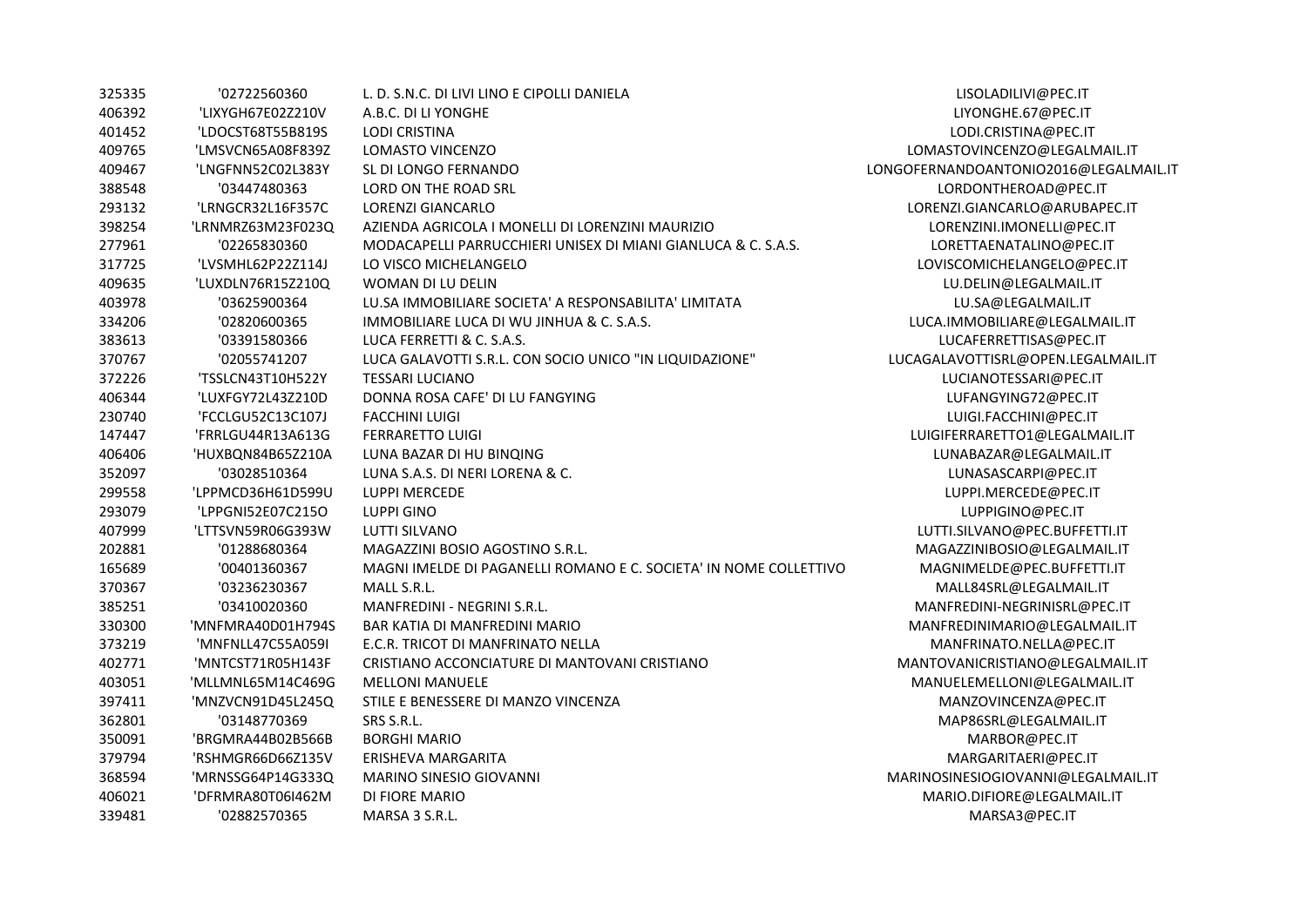| 401652 | 'MSSNMA64P60Z352U | MASSAOUDI NAIMA                                                    | MASSAOUDI.NAIMA@PEC.IT             |
|--------|-------------------|--------------------------------------------------------------------|------------------------------------|
| 343874 | 'MAIMSM75B05C107X | MAI MASSIMILIANO                                                   | MASSIMILIANO.MAI@PEC.IT            |
| 271086 | 'CLDMSM68B28C107S | CALDARO MASSIMO                                                    | MASSIMOCALDARO@PEC.IT              |
| 407032 | 'MTHJYO82M47Z335B | <b>MATHEW JOY</b>                                                  | MATHEW.JOY@PEC.IT                  |
| 397167 | 'BNSMTT83R04D711A | <b>BENASSI MATTEO</b>                                              | MATTEO.BENASSI@SPAZIOPEC.IT        |
| 302652 | 'BCCMRZ58D07G250K | <b>BOCCHI MAURIZIO</b>                                             | MAURIZIO-BOCCHI-@PEC.COLDIRETTI.IT |
| 215428 | '01411340365      | G.A.M. DI MAURIZIO LODI E C. S.N.C.                                | MAURIZIO.LODI@PEC.BUFFETTI.IT      |
| 398149 | 'STRMRZ56C28F257F | STORNELLI MAURIZIO                                                 | MAURIZIO.STORNELLI@CERT.CNA.IT     |
| 372794 | 'FRRMRZ51R24F257S | <b>FERRARI MAURIZIO</b>                                            | MAURIZIOFERRARI9@PEC.IT            |
| 399224 | '03569420361      | MC CONSULTING S.R.L.                                               | MCCONSULTING2014@LEGALMAIL.IT      |
| 405349 | '03642180362      | <b>MCL SRL</b>                                                     | MCL.SERRAMAZZONI@PEC.IT            |
| 343978 | '02936580360      | M.D. DI MARAZZI DAVIDE E DANIELE S.N.C.                            | MD.SNC@LEGALMAIL.IT                |
| 375138 | '03294510361      | MELINDA DI ROVERSI CARLO E BETTUZZI BRUNO S.N.C.                   | MELINDASNC@LEGALMAIL.IT            |
| 387842 | '03439830369      | <b>MEM SRL</b>                                                     | MEM_SRL@LEGALMAIL.IT               |
| 233368 | '01661620367      | MERLI ORFEO & C. S.N.C.                                            | MERLIORFEO1952@LEGALMAIL.IT        |
| 380561 | '03356840367      | METAL GRAFFITI S.R.L.                                              | METALGRAFFITI@LEGALMAIL.IT         |
| 392596 | 'MNCGPP51S05D643Y | M.G. DI MANCINI GIUSEPPE                                           | MG.MANCINIGIUSEPPE@PEC.IT          |
| 404140 | '03628480364      | MG EQUISPORT S.R.L.                                                | MGEQUISPORT@LEGALMAIL.IT           |
| 407344 | '07828570965      | MGO & PARTNERS S.R.L.                                              | MGOPARTNERSSRL@PEC.IT              |
| 406460 | '03655140360      | MI - LE CONSULTING SRL SEMPLIFICATA                                | MI-LE@PEC.IT                       |
| 329280 | '02770590368      | MI.LU S.R.L. - IN LIQUIDAZIONE                                     | MI.LUSRL@PEC.IT                    |
| 269920 | '02155560366      | MICHELANGELO S.R.L.                                                | MICHELANGELOSRL2@LEGALMAIL.IT      |
| 365857 | 'PLVMLI68E58D649R | TEATRO DELLE VANITA' DI POLVANESI MILA                             | MILA.POLVANESI@LEGALMAIL.IT        |
| 352580 | 'DNLDNC56S19H778W | AUTOTRASPORTI D.M. DI NOLFO DOMENICO                               | MIMMO.DINOLFO@PEC.IT               |
| 401538 | '03596070361      | MINERVA SOCIETA' A RESPONSABILITA' LIMITATA SEMPLIFICATA           | MINERVA1SRLS@PEC.IT                |
| 360980 | '03129730366      | IMBALLAGGI MINGOTTI S.R.L.                                         | MINGOTTISRL@CERT.CNA.IT            |
| 377451 | '03322640362      | MIRIAM S.R.L.                                                      | MIRIAM@LEGALMAIL.IT                |
| 258301 | 'FRRMRK58M63G337X | FERRARINI MIRKA                                                    | MIRKA.FERRARINI@PEC.CGN.IT         |
| 401554 | 'NHRMMD84E10Z352O | M.N. EDILIZIA DI N'HERI MOHAMED                                    | MNEDILIZIA@LEGALMAIL.IT            |
| 382304 | '03376390369      | MOBI S.N.C. DI MOUHIB ABDESSAMAD E C.                              | MOBI@PEC.CONFARTIGIANATO.IT        |
| 323889 | '02706210362      | MOBILSERVICE DI MOLINARI LUCA E C. SNC                             | MOBILSERVICESNC@LEGALMAIL.IT       |
| 403934 | '03625970367      | OUTLET DELLA MODA SOCIETA' A RESPONSABILITA' LIMITATA SEMPLIFICATA | MODAOUTLETSRLS@MYPEC.EU            |
| 391349 | '03479050365      | MODENA CARTONGESSO SOCIETA' COOPERATIVA IN LIQUIDAZIONE            | MODENACARTONGESSO@REGISTERPEC.IT   |
| 378868 | 'CVZMNC84B59F240R | MOKA' DI CAVAZZA MONICA                                            | MOKA@ARUBAPEC.IT                   |
| 397174 | 'MLNSNT52H60I220F | <b>MOLINO SANTA</b>                                                | MOLINO.SANTA@PEC.IT                |
| 212552 | '01059090363      | MONARI VASCO E C. S.N.C.                                           | MONARIVASCOSNC@LEGALMAIL.IT        |
| 406776 | '03657520361      | MONCHALYN SAS DI HUANG WEIJIE E C.                                 | MONCHALYN.SAS@PEC.IT               |
| 409413 | 'TRKMNO71B47Z352E | <b>TORKHANI MONIA</b>                                              | MONIATORKHANI@LEGALMAIL.IT         |
| 343951 | '02936820360      | BAR SILVANA DI GABRIELLI MONICA E C. S.A.S.                        | MONICA@PEC.CONFARTIGIANATO.IT      |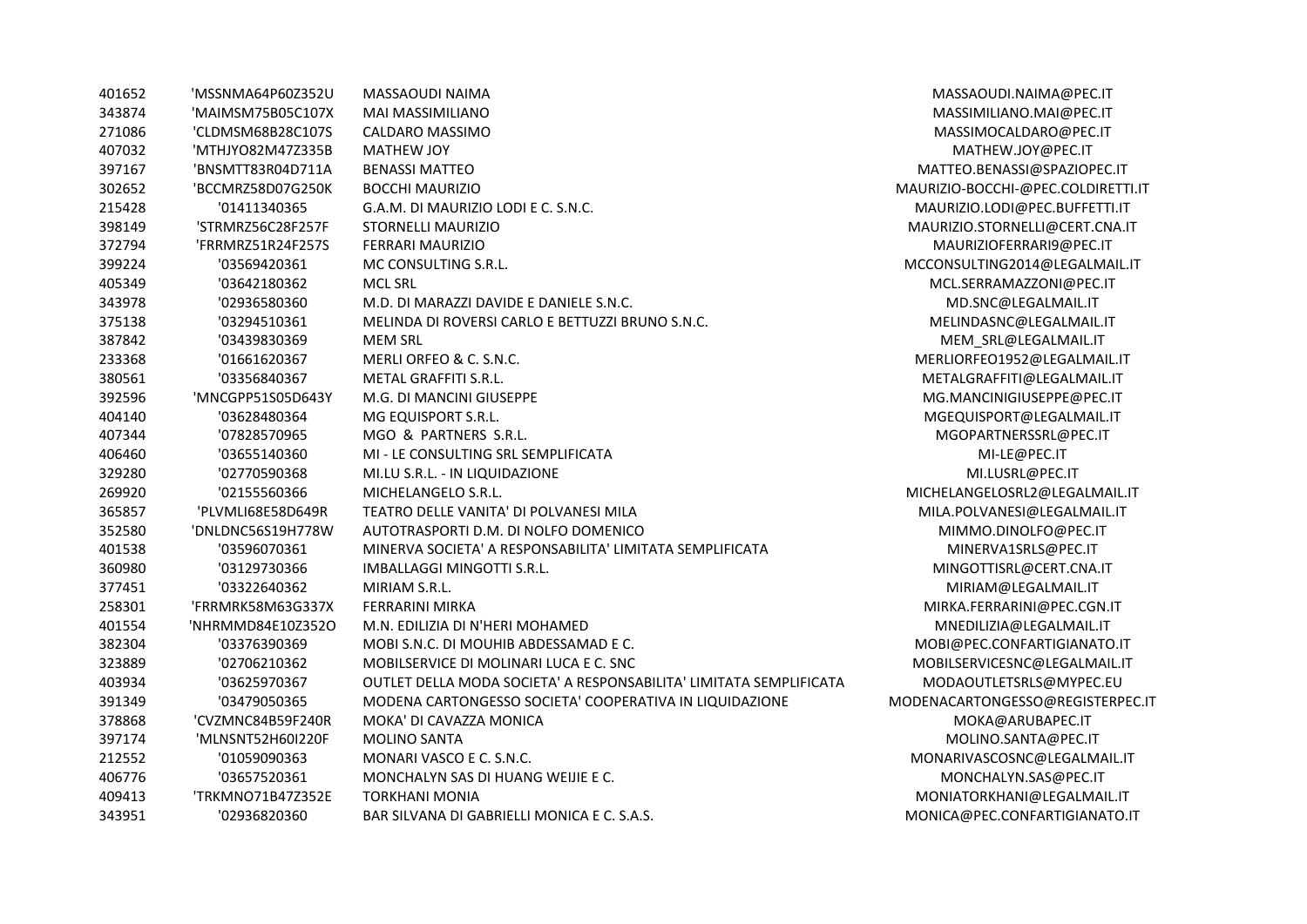| 338999 | 'MNTMRZ71C14I462V | <b>MONTANINI MARZIO</b>                                       |                  | MONTANINIMARZIO@LEGALMAIL.IT        |
|--------|-------------------|---------------------------------------------------------------|------------------|-------------------------------------|
| 322482 | '02677450369      | MONTECOPPE S.R.L.                                             |                  | MONTECOPPE-ISEO@LEGALMAIL.IT        |
| 265838 | '02105230367      | MONTORSI LAURO & C. S.N.C.                                    |                  | MONTORSILAUROSNC@PEC.IT             |
| 329554 | '02773020363      | AZ.AGR.TORAZZO DI MAZZINI RINO E FIGLI S.S. SOCIETA' AGRICOLA |                  | MOPPO@PEC.BUFFETTI.IT               |
| 263053 | 'PLNCLD53C06H912J | MOTORSPORT DI PAOLINI CLAUDIO                                 |                  | MOTORSPORTPAOLINI@LEGALMAIL.IT      |
| 409674 | 'MDNSLH67E14Z330R | <b>MOUDNI SALAH</b>                                           |                  | MOUDNISALAH@LEGALMAIL.IT            |
| 409581 | 'MNRSHD78L08Z330F | <b>GLOBAL DI MOUNIR SALAH EDDINE</b>                          |                  | MOUNIRSALAHEDDINE@LEGALMAIL.IT      |
| 392208 | '03488530365      | <b>SAVITRI SRL</b>                                            |                  | MUDRA@PEC.CONFARTIGIANATO.IT        |
| 401710 | 'NWZMMM77H11Z236P | NAWAZ MUHAMMAD                                                |                  | MUHAMMAD.NAWAZ@PEC.IT               |
| 385898 | '03416710360      | MULTISTAND SOCIETA' COOPERATIVA                               |                  | MULTISTANDCOOP@SICUREZZAPOSTALE.IT  |
| 401468 | 'PLLNCL59E18G273T | POLLICINO NICOLO'                                             |                  | N.POLLICINO@PEC.IT                  |
| 337119 | '02855320368      | IMPRESA EDILE NA.VA. DI NAPOLITANO ANGELO E VARINI VALENTINO  |                  | NAVAEDILE@DAPEC.IT                  |
| 366044 | 'NLJPDL60A01Z100X | EDIL NP DI NELAJ PANDELI                                      |                  | NELAJ.PANDELI@PEC.IT                |
| 205299 | '01314420363      | PIZZERIA DA NELSON - S.N.C. DI MORSELLI NELSON E C.           |                  | NELSON_MODENA@PEC.IT                |
| 368857 | '04996560969      | NEWABLE S.R.L. "IN LIQUIDAZIONE"                              |                  | NEWABLESRL@CERT.CNA.IT              |
| 341336 | '02907640367      | NEW FASHION DI MEROLA ALBERTO E MICHELE S.N.C.                |                  | NEWFASHION@CERT.CNA.IT              |
| 333895 | '02819620366      | NEW REVOLUTION SRL                                            |                  | NEWREVOLUTION@LEGALMAIL.IT          |
| 406879 | 'NHRJMO65B13Z352Q | NHARI JOMAA                                                   |                  | NHARI.JIMAA@PEC.IT                  |
| 210170 | '01351710361      | NI.COR. SERVICE CENTER S.R.L.                                 |                  | NICORSERVICECENTERSRL@LEGALMAIL.IT  |
| 343499 | 'NCTNLL57B16B905F | NICOTERA ANIELLO                                              |                  | NICOTERA.ANIELLO@PEC.CGN.IT         |
| 376718 | '03311180362      | NIHAO S.R.L.                                                  |                  | NIHAOSRL@PEC.CONFARTIGIANATO.IT     |
| 341440 | '02905920365      | NONSOLOSCAVI S.N.C. DI BERNABEI ROBERTO E C.                  |                  | NONSOLOSCAVISNC@LEGALMAILSERVICE.IT |
| 375806 | '03301100362      | LA NUOVA ERA DENT DI TURRINI ELISABETTA E C. S.N.C.           |                  | NUOVAERADENT@LEGALMAIL.IT           |
| 401757 | 'SLOCLD61H25F257T | NUOVA IMPERTECNO DI SOLA CLAUDIO                              |                  | NUOVAIMPERTECNODISOLA@LEGALMAIL.IT  |
| 366213 | '03187630367      | OCHE GOLOSE S.R.L.                                            |                  | OCHEGOLOSE@CONFCOM.LEGALMAIL.IT     |
| 397756 | '04215180235      | OLIMPIA SOCIETA' A RESPONSABILITA' LIMITATA SEMPLIFICATA      |                  | OLIMPIA2013@PEC.IT                  |
| 394422 | '03514820368      | ONORANZE FUNEBRI S.R.L. "IN LIQUIDAZIONE"                     |                  | ONORAFUNEBRI@PEC.IT                 |
| 233464 | '01659500365      | EDIL - MANUELA SOCIETA' A RESPONSABILITA' LIMITATA            |                  | ORIONE@PEC.CONFARTIGIANATO.IT       |
| 348434 | 'SMNSDL63R08Z100V | <b>OSMANI SEBDIL</b>                                          |                  | OSMANI.SEBDIL@LEGALMAIL.IT          |
| 401688 | 'THMNDD55E13Z352J | OTHMANI NOUREDDINE                                            |                  | OTHMANI.NOUREDDINE@PEC.IT           |
| 407051 | 'PCALCN59L27D696S | LCP TRADE DI PACE LUCIANO                                     |                  | PACELUCIANO@PEC.IT                  |
| 328922 | 'PGNPQN38L03I462N | PAGANELLI PASQUINO                                            |                  | PAGANELLIPASQUINO@PEC.IT            |
| 375838 | '03301680363      | <b>TESTING S.R.L.</b>                                         |                  | PAINTERING@LEGALMAIL.IT             |
| 406811 | 'MHTPTH64S29Z209Y | PALITHA PADMAKUMARA MOHOTTALLAGE                              |                  | PALITHA@PEC.IT                      |
|        |                   | PANDOLFO MATTEO E C. - S.N.C.                                 | (SUBENTRATA ALLA |                                     |
| 231239 | '01641550361      | DITTA PANDOLFO MATTEO)                                        |                  | PANDOLFO@LEGALMAIL.IT               |
| 328855 | '02762490361      | C.L.C. - SOCIETA' COOPERATIVA                                 |                  | PANDOLFO@LEGALMAIL.IT               |
| 252551 | '01925240366      | PANIFICIO D.L. S.R.L.                                         |                  | PANIFICIODL@LEGALMAIL.IT            |
| 401980 | 'PNAMFN75A71Z210N | <b>PAN MIAOFEN</b>                                            |                  | PANMIAOFEN@LEGALMAIL.IT             |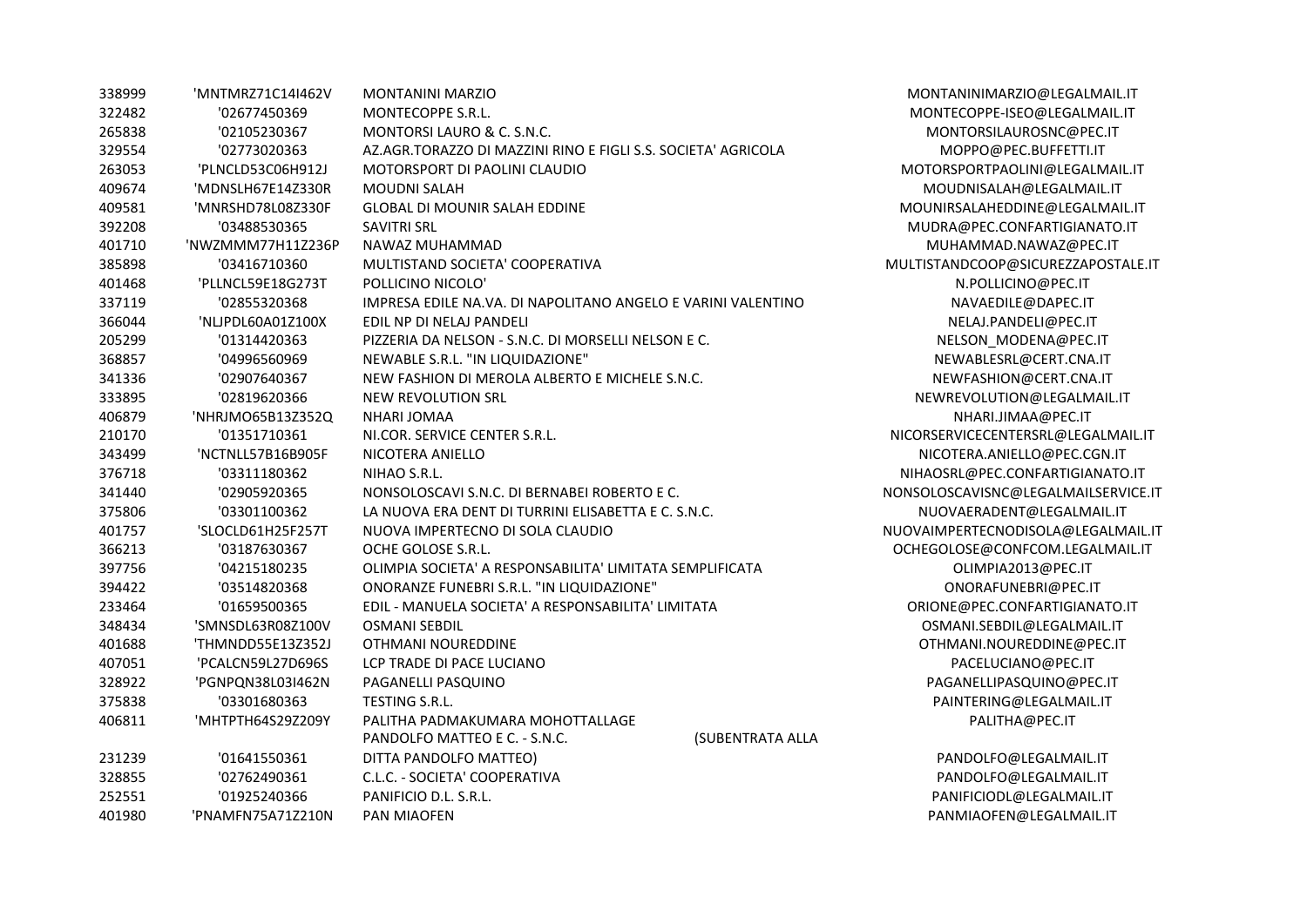| 313229 | 'PPTLCU68E06I441G | TRASPORTI P.L. DI PAPOTTI LUCA                                      | PAPOTTILUCA@PEC.IT                  |
|--------|-------------------|---------------------------------------------------------------------|-------------------------------------|
| 372934 | 'FRNSLV76S66H223O | RISTORANTE BAR PARCO SANTA GIULIA DI FRANCHINI SILVIA               | PARCOSANTAGIULIA@PEC.IT             |
| 406599 | 'PRKSNA86C65Z236B | PAREKH SANA                                                         | PARECKHSANA@PEC.IT                  |
| 406794 | 'PRMGRL68M29F257D | <b>PARMIGGIANI GABRIELE</b>                                         | PARMIGGIANIGABRIELE@LEGALMAIL.IT    |
| 406770 | 'ZHAMNY94P26Z210I | PARRUCCHIERE ELLE DI ZHAO MANYI                                     | PARRUCCHIEREELLE@PEC.IT             |
| 235683 | '01692200361      | PARUCCHIERI DEL CORSO DI ZANASI VITTORIO E C.<br><b>SOCIETA' IN</b> | PARRUCCHIERIDELCORSO@LEGALMAIL.IT   |
| 351276 | '03021210368      | PASINI FRUTTA DI FRANCESCO E LEOPOLDO PASINI SNC                    | PASINIFRUTTA@LEGALMAIL.IT           |
| 375956 | '03301840363      | PASTA FRESCA DI GILIOLI PIERA ENZA & C. S.N.C.                      | PASTAFRESCA@PEC.IT                  |
| 356438 | '03081160362      | PASTORELLI S.R.L. IN LIQUIDAZIONE                                   | PASTORELLI@PEC.IT                   |
| 353298 | 'PSTNTN58E27E456B | ANTICO ULIVETO PASTORINI DI ANTONIO PASTORINI                       | PASTORINIANTONIO@LEGALMAIL.IT       |
| 389388 | '03457950362      | PECCHIO S.R.L.                                                      | PECCHIO.SRL@LEGALMAIL.IT            |
| 406732 | 'PNGHFN74P41Z210U | <b>CONFEZIONE CARLA DI PENG HUIFEN</b>                              | PENGHUIFEN.74@PEC.IT                |
| 380648 | '03357660368      | PENTA IMMOBILIARE S.R.L.                                            | PENTAIMMOBILIARE@PEC.POSTAMSW.IT    |
| 379426 | 'PCNNNF53S17D783O | P.F.A. FRESATURE DI PIACENTINI ANTONIO FERDINANDO                   | PIACENTINIANTONIOFERDINANDO@PEC.IT  |
| 328185 | '02754250369      | PIANO TERRA S.R.L. " IN LIQUIDAZIONE "                              | PIANOTERRASRL1@LEGALMAIL.IT         |
| 314066 | 'PCCDNT61H18F623E | PICCINNI DONATO TRASPORTI                                           | PICCINNI.DONATO61@PEC.IT            |
| 357692 | '03095000364      | PIERRE COSTRUZIONI S.R.L.                                           | PIERRECOSTRUZIONISRL@PEC.IT         |
| 336698 | 'PNTFLC53H22I907X | RICEVITORIA FP DI PINTO FELICE                                      | PINTO.FELICE@PEC.IT                 |
| 303498 | '02444970368      | PIOPPA S.R.L.                                                       | PIOPPASRL@CGN.LEGALMAIL.IT          |
| 371080 | '03245290360      | PI.SA. SER.CO. SRL                                                  | PISA@PEC.CONFARTIGIANATO.IT         |
| 392536 | 'GRDVNT93C54F257S | PIZZERIA DA GIO' E VALE DI GRADO MANFRE' VALENTINA                  | PIZZERIADAGIOEVALE@PEC.IT           |
| 383609 | '03390410367      | PLANET SAS DI LI BINGLIANG E C.                                     | PLANETSAS2012@PEC.IT                |
| 401793 | '03598300360      | PLANET SERRAMENTI 2 S.R.L.                                          | PLANETSERRAMENTI2@PEC.IT            |
| 401804 | '01472920295      | CENTRO MEDICO DEL SECONDO PARERE S.R.L.                             | POLIAMBULATORIOSECONDOPARERE@PEC.IT |
| 376705 | 'PNTLSE79M71L483N | BETTY BOOP LINGERIE DI PONTE ELISA                                  | PONTE.ELISA@PEC.IT                  |
| 304256 | '02457260368      | PORPA FELICE & ACCURSO VITTORIA S.N.C.                              | PORPAEACCURSO@LEGALMAIL.IT          |
| 398408 | '02375780356      | <b>G-TECH SRL IN LIQUIDAZIONE</b>                                   | POSTACERTAT@LEGALMAIL.IT            |
| 401522 | '03595490362      | POZZA CARBURANTI SNC DI LENTI LUCA E CUOGHI DAVIDE E C.             | POZZA.CARBURANTI@PEC.IT             |
| 331570 | '02795790365      | PRA FIORE S.A.S. DI BERTOLI LORENZO E C. SOCIETA' AGRICOLA          | PRAFIORE@PEC.IT                     |
| 280971 | '02306150364      | PRATOMAGGIORE S.R.L.                                                | PRATOMAGGIORE@CERT.CNA.IT           |
|        |                   | IMMOBILIARE *PRATO VERDE DI LAMI GIAMPAOLO C. SOCIETA' IN ACCO-     |                                     |
| 206459 | '01325040366      | <b>MANDITA SEMPLICE</b>                                             | PRATOVERDESAS@LEGALMAIL.IT          |
| 401635 | 'PRCGTN87E14Z100Z | PRECI AGOSTIN                                                       | PRECIAGOSTIN@PEC.IT                 |
| 109302 | '00269460366      | PRECOMPRESSI GHERARDI DI CAVALLIERI MANUEL E DANIEL S.N.C.          | PRECOMPRESSISNC@LEGALMAIL.IT        |
| 383449 | '03389810361      | <b>PROFMODE SRL</b>                                                 | PROFMODESRL@LEGALMAIL.IT            |
| 261751 | '02051040364      | NUOVA PROFUMERIA ROSANNA S.N.C. DI PLESSI ROSA E C.                 | PROFUMERIAROSANNA@LEGALMAIL.IT      |
| 357318 | '03089620367      | PROGETTO S.R.L.                                                     | PROGETTOSRL1@LEGALMAIL.IT           |
| 312024 | '02563120365      | PROMO S.N.C. DI MONTORSI MAURO E C.                                 | PROMOSNC@LEGALMAIL.IT               |
| 277857 | '02268790363      | PUBBLISAV DI SASSI SIMONA E VANZINI FEDERICA SNC                    | PUBBLISAV@REGISTERPEC.IT            |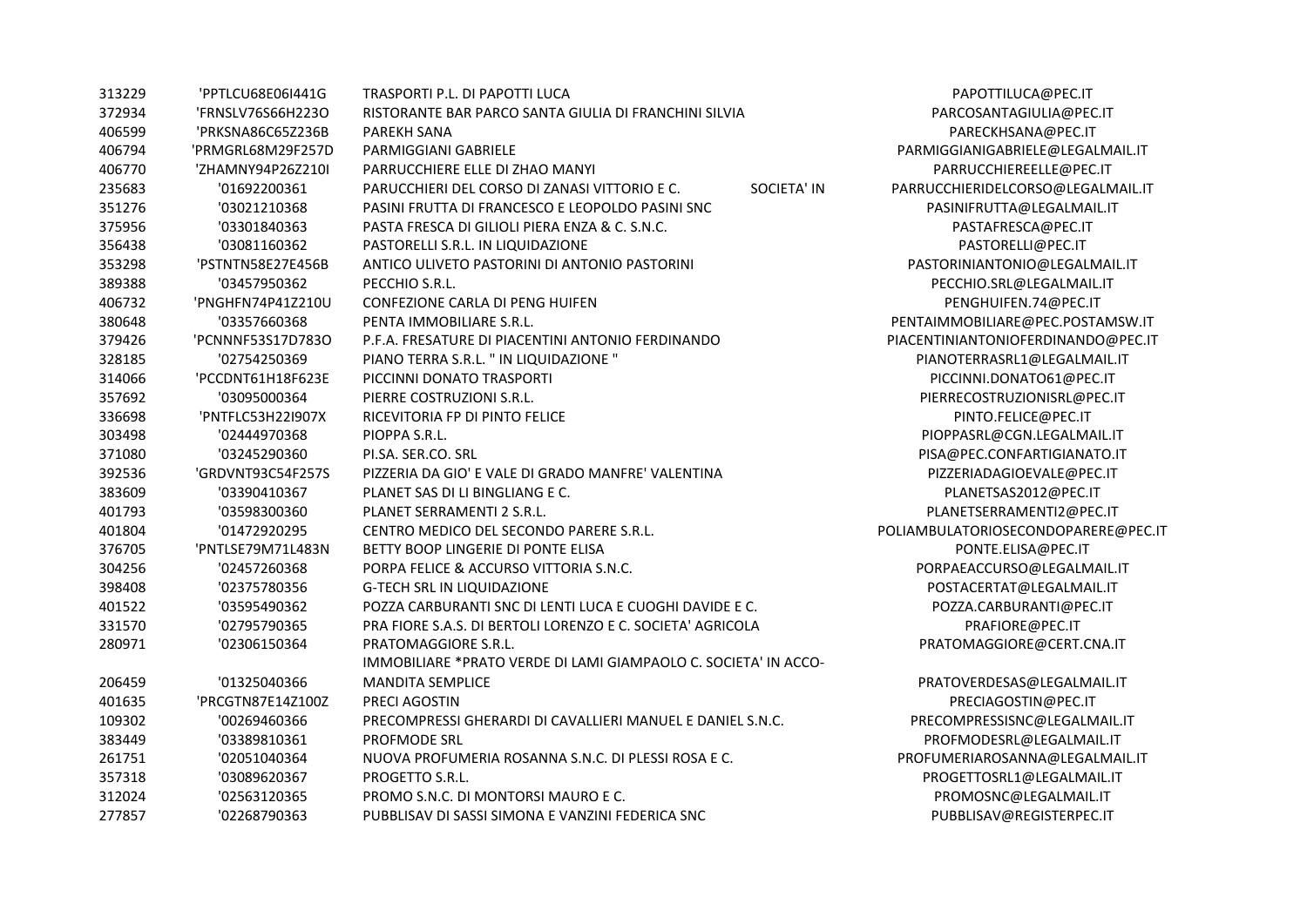| 336525 | '02847900368      | PUNTO TRE S.N.C. DI ANSELMI ANNA MARIA E C.                      | PUNTOTRESNC@PE         |
|--------|-------------------|------------------------------------------------------------------|------------------------|
| 338790 | '02875630366      | Q. E G. DI QUARTARARO DANIELE E GIGLI CRISTIAN S.N.C.            | Q.EG.SNC@PEC.CONFARTIG |
| 406703 | 'MHMQSR79H27Z236Q | <b>MEHMOOD QAISAR</b>                                            | QAISARMEHMOOD@F        |
| 401739 | 'QRSLNZ92C03H501Q | <b>QUARESIMA LORENZO</b>                                         | QUARESIMAL@PEC         |
| 406620 | 'LWERHD87T60Z336N | ELIWA RAGHDA AHMED FATHI AHMED                                   | RAGHDA@LEGALMA         |
| 359865 | '03117280366      | RAJPUT PHONE CENTER DI MANZOOR HUSSAIN E C. S.N.C.               | RAJPUTSNC@LEGALM       |
| 404609 | '03633880368      | R.A.M.I. S.R.L.                                                  | RAMISRLCAMPOGALLIANO@L |
| 401867 | 'RRARPM89B06Z249A | RUPAM ALIMENTARI E BIBITE DI RARI RUPAM                          | RARI.RUPAM@PEC         |
| 226700 | '00682620356      | RA-VA S.R.L.                                                     | RAVASRL@LEGALMA        |
| 377121 | '03317820367      | R.B.S. S.R.L. IN LIQUIDAZIONE                                    | RBSERVICES@PEC.        |
| 339443 | '02880930363      | REALE IMMOBILIARE S.R.L.                                         | REALEIMMOBILIARESRL@LE |
| 389685 | '03460940368      | REAL DI GJONI ENKELEDA E C. SAS                                  | REALSAS@OPEN.LEGALI    |
| 263190 | '02071470369      | RESIDENZA *CAESAR DI MONTORSI GIORGIO-BENATI STEFANO & C. S.N.C. | RESIDENZACAESAR@LEGA   |
| 401833 | '03599310368      | RI.AN. S.R.L.                                                    | RI.AN@PEC.IT           |
| 406506 | 'RZILTF89R24Z236V | RIAZ ALTAF                                                       | RIAZALTAF.SID@PEO      |
| 204636 | '01308630365      | RICAMIFICIO LUDAN DI SOLI-MEDICI & C.-S.N.C.                     | RICAMIFICIOLUDAN@REGIS |
| 400270 | 'FRNRCR84E19I496C | <b>FRANZELLI RICCARDO</b>                                        | RICCARDO.FRANZELLI@    |
| 394736 | '03518390368      | SOCIETA' AGRICOLA LOGHETTO S.S.                                  | RICCARDO.GIBERTONI@PEC |
| 385338 | 'BRNFLL65C52H501I | RICCI E CAPRICCI DI FIORELLA BARONI                              | RICCIECAPRICCI2011@    |
| 327887 | '02753200365      | RICH'H DI RICCIARDI ANTONIO & C. - SOCIETA' IN NOME COLLETTIVO   | RICHHDIRICCIARDI@LEGA  |
| 367681 | '03205930369      | RI.LU. S.N.C. DI RINA MATTIOLI E LUCA STRAMACCIONI               | RILUSNC@PEC.IT         |
| 354624 | '03061460360      | R.I.M. SERVICE DI ADDAI SAMPSON SAS                              | RIMSERVICESAS@LEGAL    |
| 396667 | 'GRZNDR63B09F257H | AUTOFFICINA RIPRISTINA DI GUERZONI ANDREA                        | RIPRISTINA@LEGALM.     |
| 380477 | 'MTTSFN61L30F627C | RIP SPILAMBERTO DI MATTEI STEFANO                                | RIPSPILAMBERTO@PI      |
| 369166 | 'RSCNNP71R45L049D | <b>GRAFICHE FANTASY DI RISACEO ANNAPIA</b>                       | RISACEOANNAPIA@P       |
| 231922 | '01175040367      | RISTORANTE MONTALBANO SRL                                        | RISTORANTE.MONTALBANO@ |
| 359006 | 'SPPRTI60R64G789D | <b>ISEPPI RITA</b>                                               | RITA.24@PEC.IT         |
| 368697 | '03217770365      | R.I.W.O. PLAST SRL IN LIQUIDAZIONE                               | RIWO.PLAST@PEC.        |
| 409800 | '03695010367      | RL SERVICES SOCIETA' A RESPONSABILITA' LIMITATA SEMPLIFICATA     | RL.SERVICES@LEGALM     |
| 372494 | '03062620616      | R.M. COSTRUZIONI S.A.S. DI MAGLIULO ROBERTO E C.                 | RMCOSTRUZIONISAS@      |
| 401851 | 'FRMRRT65S09A182C | IL FABBRO DI FORMAIANI ROBERTO                                   | ROBERTO.FORMAIANI@     |
| 375156 | '03295030369      | ROBILU SOCIETA' A RESPONSABILITA' LIMITATA                       | ROBILUSRL@LEGALM       |
| 223341 | 'MLGRMN56C71H835J | MALAGOLI ROMANA                                                  | ROMANAM1956@LEGAL      |
| 401557 | 'RMNBNT93H29Z112T | <b>ROMANO BENITO</b>                                             | ROMANOBENITO@LEGAI     |
| 380367 | 'PRDRSO51A67Z131G | PARDO PARDINA ROSA                                               | ROSA.PARDO@PEC         |
| 352353 | '03030340362      | ROSALBA GLAM S.R.L. UNIPERSONALE                                 | ROSALBAGLAM@LEGAL      |
| 397088 | 'RSSMRC62B01D486I | <b>ROSSI MARCO</b>                                               | ROSSIMARCO62@PE        |
| 396714 | '03539420368      | ROSSO CORALLO SRL "IN LIQUIDAZIONE"                              | ROSSO.CORALLO@PEC.BU   |
| 385653 | '03414310361      | ROTANA SRL "IN LIQUIDAZIONE"                                     | ROTANASRL@PEC.         |

PUNTOTRESNC@PEC.IT .EG.SNC@PEC.CONFARTIGIANATO.IT QAISARMEHMOOD@PEC.IT QUARESIMAL@PEC.IT  $RAGHDA@LEGALMAIL.$ IT RAJPUTSNC@LEGALMAIL.IT 1ISRLCAMPOGALLIANO@LEGALMAIL.IT  $RARI.RUPAM@PEC.IT$ RAVASRL@LEGALMAIL.IT RBSERVICES@PEC.IT ALEIMMOBILIARESRL@LEGALMAIL.IT  $REALSAS @ OPEN. LEGALMAIL.$ IT  $RESIDENZACAESAR @ LEGALMAIL.IT$ RIAZALTAF.SID@PEC.IT ICAMIFICIOLUDAN@REGISTERPEC.IT RICCARDO.FRANZELLI@PEC.IT  $\texttt{CCARDO.GIBERTONI@PEC.AGRITEL.IT}$ RICCIECAPRICCI2011@PEC.IT  $RICHHDIRICCIARDI@LEGALMAIL.IT$  $RIMSERVICESAS@LEGALMAIL.IT$  $RIPRISTINA@LEGALMAILT$ RIPSPILAMBERTO@PEC.IT RISACEOANNAPIA@PEC.IT 231922 '01175040367 RISTORANTE MONTALBANO SRL RISTORANTE.MONTALBANO@LEGALMAIL.IT RIWO.PLAST@PEC.IT  $RLSERVICES@LEGALMAIL.IT$ RMCOSTRUZIONISAS@PEC.IT ROBERTO.FORMAIANI@PEC.IT  $ROBILUSRL@LEGALMAIL.IT$  $ROMANAM1956@LEGALMAIL.$ IT ROMANOBENITO@LEGALMAIL.IT  $ROSA.PARDO@PEC.IT$  $ROSALBAGLAM@LEGALMAIL.$ IT ROSSIMARCO62@PEC.IT ROSSO.CORALLO@PEC.BUFFETTI.IT  $ROTANASRL@PEC.IT$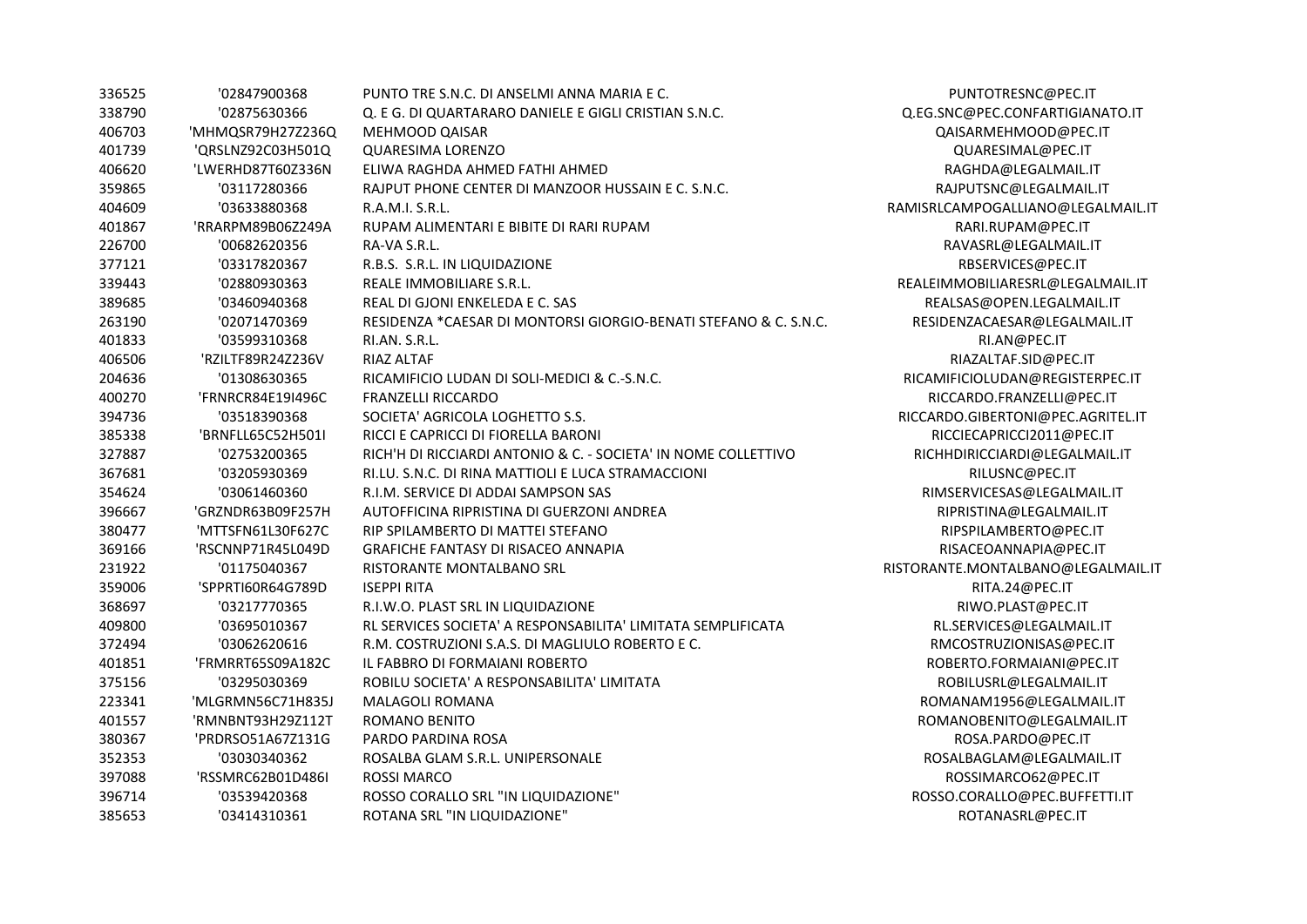| 409518 | '03691380368      | R.S.A. SOCIETA' COOPERATIVA                                         | RSA.SOC.OOP@LEGALMAIL.IT               |
|--------|-------------------|---------------------------------------------------------------------|----------------------------------------|
| 408804 | 'CRNSFN62H29F257T | <b>CORNI STEFANO</b>                                                | S.CORNI@PEC.BUFFETTI.IT                |
| 401954 | 'SGLMNL78B06I462D | S.M. SERVICES DI SEGALINI MANUEL                                    | S.M.SERVICES@PEC.COLORETTIASSOCIATI.IT |
| 316543 | '02620210365      | SABRINA DI MEZZAQUI GINO E C. S.N.C.                                | SABRINASNC@PEC.IT                      |
| 401691 | 'SFHMRO78C03Z330L | SAFIH OMAR                                                          | SAFIH.OMAR@PEC.IT                      |
|        |                   | SALY IMBALLAGGI SOCIETA' A RESPONSABILITA' LIMITATA ABBREVIABILE IN |                                        |
| 364597 | '03167480361      | SALY IMBALLAGGI S.R.L. - IN LIQUIDAZIONE -                          | SALYIMBALLAGGISRL@LEGALMAIL.IT         |
| 397234 | '03544240363      | SANITARIA ORTOPEDIA WELLNESS SOCIETA' A RESPONSABILITA'             | SANITARIAWELLNESS@PEC.IT               |
| 350165 | '03007820362      | SAN LORENZO IMMOBILIARE S.R.L.                                      | SANLORENZO.IMM.RE.SRL@LEGALMAIL.IT     |
| 399304 | 'SNTJLN95L45L885H | <b>SANTI JLENIA</b>                                                 | SANTI.JLENIA@PEC.BUFFETTI.IT           |
| 388745 | 'SNTFNC68S21G393C | <b>SANTI FRANCESCO</b>                                              | SANTIFRANCESCO@PEC.IT                  |
| 367602 | 'SRCPRT62H20Z100J | SARACI COLOR DI SARACI PETRIT                                       | SARACICOLOR@PEC.IT                     |
| 410756 | '02036900203      | SARA S.R.L.                                                         | SARASRLSERMIDE@LEGALMAIL.IT            |
| 178386 | '00708110366      | SASSAUTO S.R.L.                                                     | SASSAUTOSRL@PEC.IT                     |
| 401858 | 'SCPSST74M13I622N | 7000 CAFFE' DI SCAPINELLI SEBASTIANO                                | SCAPINELLISEBASTIANO@LEGALMAIL.IT      |
| 234287 | '01674910367      | SCOUT TELECOMUNICAZIONI SNC DI BAIOCCHI ALBERTO & C.                | SCOUTANTENNE@PEC.IT                    |
| 402071 | '94176490368      | SCUDERIA WINNING ROUND ASSOCIAZIONE SPORTIVA DILETTANTISTICA        | SCUDERIAWINNINGROUND@PEC.IT            |
| 388330 | 'DLCMTF87T25D086G | SELFRULES DI DE LUCA MATTIA FILIPPO                                 | SELFRULES@PEC.IT                       |
| 306779 | '01323820363      | AZ. AGR. SELMI FRANCESCO E RENZO                                    | SELMIMASSIMO@LEGALMAIL.IT              |
| 330402 | '02781430364      | SEPAL SRL "IN LIQUIDAZIONE"                                         | SEPAL@LEGALMAIL.IT                     |
| 388519 | 'SPELSN76S19D711U | SEPE ALESSANDRO                                                     | SEPEALESSANDRO@PEC.IT                  |
| 314758 | 'SRFLCN55S19D617D | SERAFINI LUCIANO                                                    | SERAFINILUCIANO55@PEC.IT               |
| 195267 | '00932160369      | SERENA - SOCIETA' A RESPONSABILITA' LIMITATA                        | SERENASRL2@LEGALMAIL.IT                |
| 392463 | 'MCHLRT69E04F257T | MICHELINI ALBERTO                                                   | SERRAGEL@PEC.BUFFETTI.IT               |
| 206164 | '01031420365      | AGENZIA IMMOBILIARE SERRAMAZZONESE S.R.L.                           | SERRAMAZZONESESRL@LEGALMAIL.IT         |
| 406482 | 'SGHCLL92S03G393T | ANTICO CASEIFICIO SAN CARLO DI SGHINOLFI CARLO ALBERTO              | SGHINOLFICARLOA@PEC.IT                 |
| 318803 | 'SHLFRZ65L17Z100Z | <b>SHALA FERIZ</b>                                                  | SHALA.FERIZ@PEC.BUFFETTI.IT            |
| 409706 | 'SHNLWI67P60Z210O | <b>SHAN LIWEI</b>                                                   | SHAN.LIWEI@LEGALMAIL.IT                |
| 409520 | 'GNTSNN91D47Z330X | <b>GENTILE SHANONE</b>                                              | SHANONE@LEGALMAIL.IT                   |
| 341504 | '02905670366      | S.H.C. SRL IN LIQUIDAZIONE                                          | SHC@PEC.CONFARTIGIANATO.IT             |
| 406750 | 'SHKLVS88M20Z100E | <b>SHKURTAJ ELVIS</b>                                               | SHKURTAJELVIS@PEC.IT                   |
| 267944 | '02135010367      | DALLA CILBA DI GIUBERTONI SILVANA & C. S.N.C.                       | SILVANA.GIUBERTONI@PEC.BUFFETTI.IT     |
| 259747 | 'DRZLND40A63D738Q | D'ORAZIO IOLANDA                                                    | SIMONA.MACCAFERRI@ORDINEAVVMODENA.IT   |
| 395741 | 'MSSSMN75R31F257G | <b>MUSSINI SIMONE</b>                                               | SIMONEMUSSINI1@PEC.IT                  |
| 401432 | '03594900361      | S.L. DI SALAMI GIAN PAOLO & C. S.A.S. ABBREVIABILE IN SL SAS        | SLSAS@ARUBAPEC.IT                      |
| 379989 | '03349950364      | SM DI MANAGO' MONIA E C. SNC                                        | SM@PEC.CONFARTIGIANATO.IT              |
| 321639 | '02675860361      | IRINA E TATYANA KURINA E C. SNC                                     | SMALLPUB@PEC.CONFARTIGIANATO.IT        |
| 285065 | '02372370367      | SOCIETA' MODENESE DI EQUITAZIONE S.R.L.                             | SMESRL2@LEGALMAIL.IT                   |
| 371780 | '03251170365      | S.M. DI SERAFINI VANNI E MAGNI ANDREA SAS                           | SMVIGNOLA@PEC.IT                       |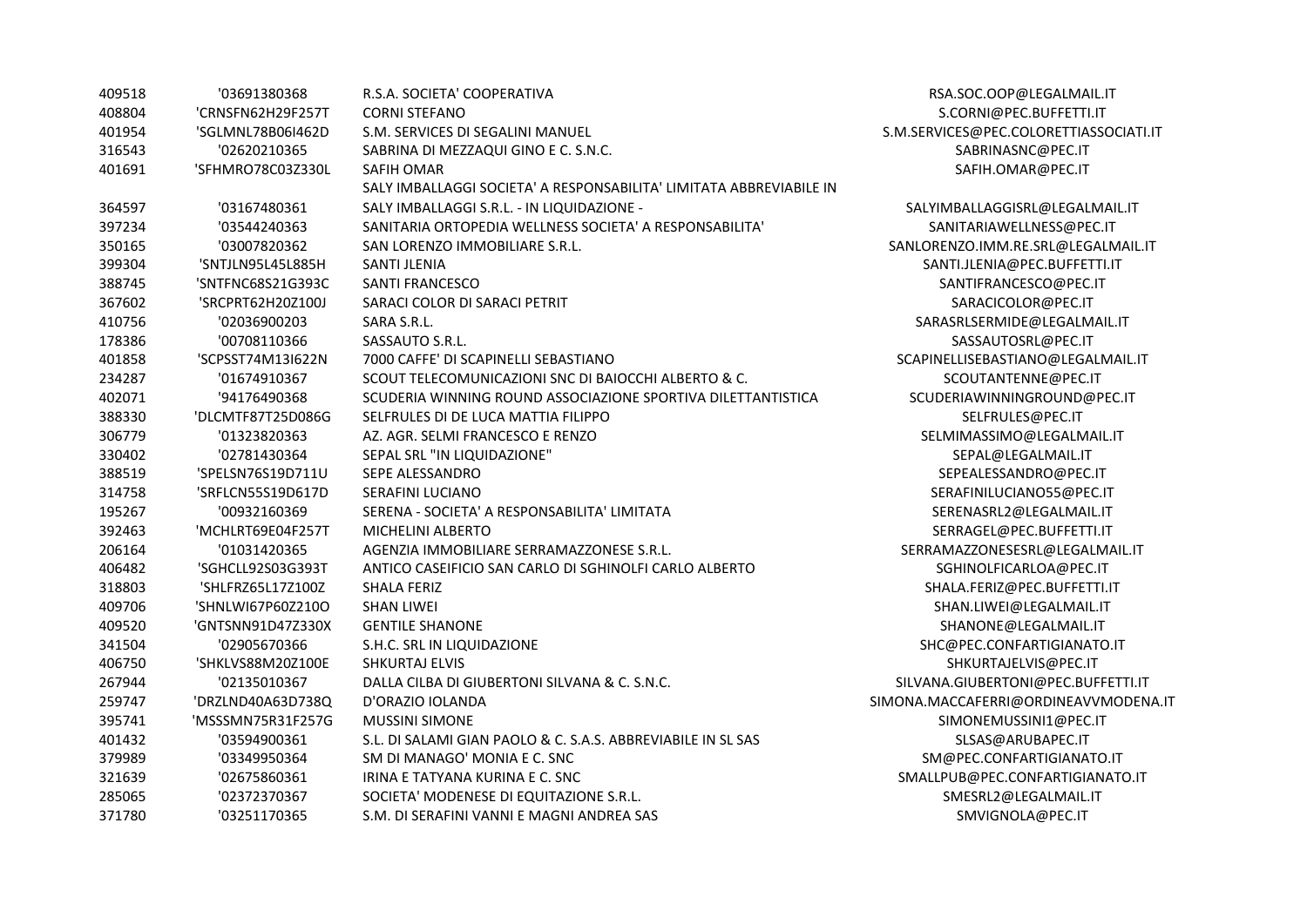| 399843 | '03571560360      | SOCIETA' AGRICOLA EREDI CARNEVALI CELSINO S.S.                      | )C.AGRICOLAEREDICARNEVALICELSINO@LEGALMAIL.  |
|--------|-------------------|---------------------------------------------------------------------|----------------------------------------------|
| 372073 | '03255090361      | SOCIETA' AGRICOLA BERTONI FRANCESCO S.S.                            | GOCAGR-BERTONIFRANCESCO11-@PEC.COLDIRETTI.IT |
| 367325 | '03201360363      | SOCIETA' AGRICOLA CA' MARTINI S.S.                                  | SOCAGR-CAMARTINI11-@PEC.COLDIRETTI.IT        |
| 345478 | '02952670368      | SOCIETA' AGRICOLA MARTINI DI MARTINI CHRISTIAN E ACHILLE - SOCIETA' | SOCAGR-MARTINI-@PEC.COLDIRETTI.IT            |
| 298923 | '01775270364      | SOCIETA' SEMPLICE AZIENDA AGRICOLA BEGGI DI BEGGI CINZIA E C.       | SOCAGRBEGGI@PEC.IT                           |
| 244192 | '01807020365      | SOCIETA' *K 2 DI FERRI & PARMIGGIANI - SOCIETA' IN NOME COLLETTI-VO | SOCIETAK2@LEGALMAIL.IT                       |
| 397097 | '81001000363      | SOCIETA' DI MUTUO SOCCORSO FRA GLI OPERAI DI CARPI                  | SOCOPERAIA@PEC.BUFFETTI.IT                   |
| 409412 | 'SLKLNT77M25Z243R | <b>SOLAK LEVENT</b>                                                 | SOLAKLEVENT@LEGALMAIL.IT                     |
| 207431 | '01327130363      | IN<br>SOLEMARE AURELIA - SOCIETA' A RESPONSABILITA' LIMITATA        | SOLEMAREAURELIASRL@PEC.IT                    |
| 397170 | 'FGLGNI82E53C129U | <b>FOGLIAMANZILLO GIONA</b>                                         | SORRENTO.MO@LEGALMAIL.IT                     |
| 333639 | '02815820366      | SOTTOVOCE S.R.L.                                                    | SOTTOVOCE@LEGALMAILSERVICE.IT                |
| 369566 | '03227770363      | SPANK SNC DI GENTILE SIMONA E C.                                    | SPANKMODENA@LEGALMAIL.IT                     |
| 304396 | '02458720360      | SPAZIO LUCE 2 DI BENATTI EMMANUEL E C. S.A.S.                       | SPAZIOLUCE2SAS@LEGALMAIL.IT                  |
| 404047 | 'DPRNLT73E02Z216Q | SPECIALITA' FILIPPINE DI DE PERALTA ANGELITO MIQUE                  | SPECIALITAFILIPPINE@LEGALMAIL.IT             |
| 337742 | 'CTCMRA68A27L472U | SPECIAL PIZZA DI CATUCCI MARIO                                      | SPECIALPIZZA@PEC.IT                          |
| 397070 | 'MRNMTT88C64C514Q | <b>MARINARO MATTEA</b>                                              | SPEEDYMARKET@LEGALMAIL.IT                    |
| 382742 | '03381310360      | SPINA S.R.L.                                                        | SPINA.SRL@LEGALMAIL.IT                       |
| 209421 | '01045540364      | S.P.M. DI PARISINI MARIO E C. S.N.C.                                | SPMSNC@INPEC.IT                              |
| 284401 | '02355520368      | S.P. S.N.C. DI SECHI MARIO E PELLICIARI FABRIZIO                    | SPSNC@PEC.IT                                 |
| 409533 | 'SPRLSN96E27I462Y | SPURIO ALESSANDRO                                                   | SPURIO.ALESSANDRO@LEGALMAIL.IT               |
| 352522 | '03038030361      | A M SOCIETA' A RESPONSABILITA' LIMITATA                             | SRL.AM@LEGALMAIL.IT                          |
| 347040 | 'SLASFN56T66F257Y | STEFANIA SALA                                                       | STEFANIA.SALA@LEGALMAIL.IT                   |
| 396522 | 'TRRSFN81H09B819B | <b>TURRINI STEFANO</b>                                              | STEFANO.TURRINI@PEC.BUFFETTI.IT              |
| 319694 | 'FRRSFN72T26F257I | <b>FERRARETTO STEFANO</b>                                           | STEFANOFERRARETTO@LEGALMAIL.IT               |
| 382008 | '03372940365      | STILELIBERO S.A.S. DI MIRKO ANDREOLI                                | STILELIBERO@PECIMPRESE.IT                    |
| 406562 | 'LIXLNA53H65Z210W | STIRERIA CHENG DI LI AILIAN                                         | STIRERIACHENG@PEC.IT                         |
| 353721 | '03049100369      | STUDIO DELTA S.A.S. DI MARCO DALLOLIO E C.                          | STUDIODELTASAS@ARUBAPEC.IT                   |
| 258604 | '02009460367      | FALCON S.A.S. DI BONACINI VILLIAM E C.                              | STUDIOFALCON@LEGALMAIL.IT                    |
| 274580 | '02223470366      | STUDIO INDIA S.A.S. DI FERRARI FRANCO & C.                          | STUDIOINDIA@PEC.IT                           |
| 401850 | '03598900367      | STUDIO TESLA SRL IN LIQUIDAZIONE                                    | STUDIOTESLASRL@PEC.IT                        |
| 352857 | '03042350367      | <b>SUERTE S.R.L.</b>                                                | SUERTESRLGUIGLIA@LEGALMAIL.IT                |
| 409278 | 'SLKSDN83H19Z100U | SULKJA SEFEDIN                                                      | SULKJA.SEFEDIN@LEGALMAIL.IT                  |
| 101013 | '00173020363      | SUPERLIT S.R.L.                                                     | SUPERLIT@LEGALMAIL.IT                        |
| 405634 | '03645210364      | SUSHI DAO S.R.L.                                                    | SUSHIDAOSRL@PEC.IT                           |
| 397187 | '91025940361      | SWEET TEAM MODENA A.S.D.                                            | SWEETEAMODENA@LEGALMAIL.IT                   |
| 380414 | '03354910360      | SYSTEM CAR S.R.L.                                                   | SYSTEMCAR@LEGALMAIL.IT                       |
| 381524 | '03366730368      | FINALMENTE LA PASTA DI BONI ANDREA & C. S.N.C.                      | S_B_SNC@LEGALMAIL.IT                         |
| 406723 | 'MHMTDD76S15Z352H | MAHMOUDI TAJEDDINE                                                  | TAJEDDINE76@PEC.IT                           |
| 370739 | '03238290369      | TALF S.R.L.                                                         | TALFSRL@LEGALMAIL.IT                         |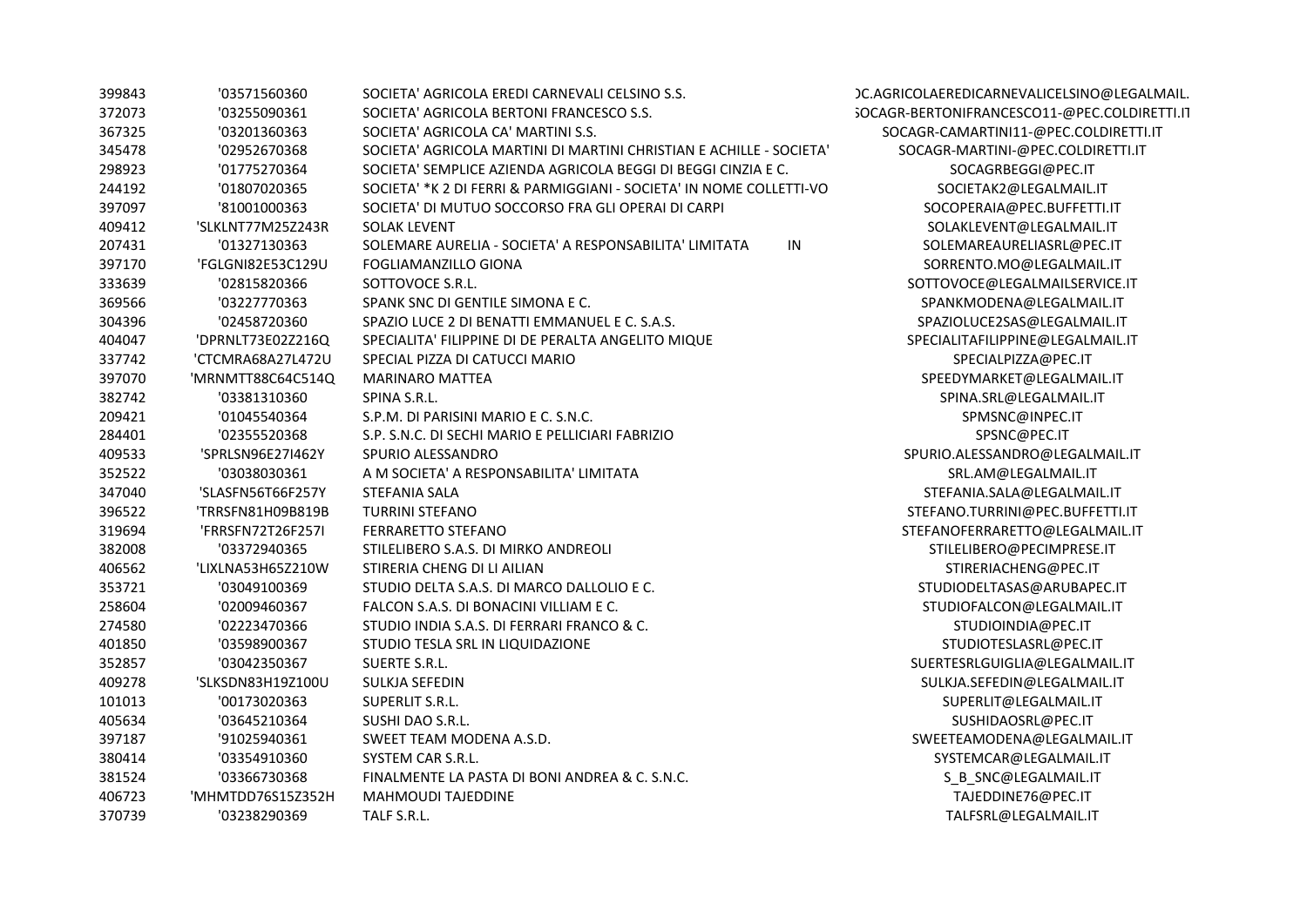| 366478 | '03191960362      | <b>TESSITURA FAGGIANI SRL</b>                                    | TASSITURA.FAGGIANI@PEC.IT                   |
|--------|-------------------|------------------------------------------------------------------|---------------------------------------------|
| 362736 | '03147130367      | MECPART S.R.L.                                                   | TECNOTEST@PEC.CONFINDUSTRIAMODENA.COM       |
| 363589 | '03156520367      | <b>TEDDY SRL</b>                                                 | TEDDYSRL@LEGALMAIL.IT                       |
| 409195 | 'TDSLCU71B08H796U | <b>TEDESCO LUCIO</b>                                             | TEDESCCO.TEDESCO01@LEGALMAIL.IT             |
| 341036 | '02901770368      | TEKNOMOTO DI PACETTI STEFANO & C. S.A.S.                         | TEKNOMOTO@LEGALMAIL.IT                      |
| 280755 | '02302660366      | TEMPO S.N.C. DI BORSARI SANDRA E C.                              | TEMPOSNC@LEGALMAIL.IT                       |
| 400321 | 'MRDTFL87H20Z129X | <b>MARDARE TEOFIL</b>                                            | TEOMARDARE@LEGALMAIL.IT                     |
| 359066 | '03104750363      | TERMOELETRIK V.G. SRL "IN LIQUIDAZIONE"                          | TERMOELETRIK@PEC.IT                         |
| 402471 | '03604470363      | TFA SOCIETA' A RESPONSABILITA' LIMITATA SEMPLIFICATA             | TFASRLS@LEGALMAIL.IT                        |
| 384719 | '02482780216      | X-PRO SRL % X-PRO GMBH                                           | THOMAS.KEMENATER@PEC.IT                     |
| 302966 | '02443990367      | PICCININI ANDREA E C. S.N.C.                                     | TIMO.PICCININI@PEC.IT                       |
| 401758 | 'PRCTZN72P59C351M | THE SISTERS DI TIZIANA PORCELLI                                  | TIZIANA.PORCELLI@PEC.IT                     |
| 392848 | '03077070369      | ASSOCIAZIONE "GRUPPO AMARCORD"                                   | TIZIANABERGONZINI@ARUBAPEC.IT               |
| 399870 | 'TPORBN72P16Z100E | <b>TOPI ARBEN</b>                                                | TOPI.ARBEN@LEGALMAIL.IT                     |
| 391958 | '03486030368      | <b>TOP QUALITY SRL</b>                                           | TOPQUALITYSRL@LEGALMAIL.IT                  |
| 401662 | 'TRNGPP76H27D851F | <b>TRANE GIUSEPPE</b>                                            | TRANE.GIUSEPPE@PEC.IT                       |
| 333061 | '02811260369      | ANTICA TRATTORIA TOSCANA DI MATTEI MIRIA & C. S.A.S.             | TRATTORIATOSCANA@LEGALMAIL.IT               |
| 345919 | '02957490366      | TREAEMME S.A.S. DI ANDREANI MONICA E C.                          | TREAEMME@LEGALMAIL.IT                       |
| 369610 | '03227920364      | TREDIL S.R.L.                                                    | TREDILCOSTRUZIONI@LEGALMAIL.IT              |
| 273355 | '02203570367      | TRENTI IVAN & C. S.N.C.                                          | TRENTISNC@PEC.CONFARTIGIANATO.IT            |
| 361595 | 'MRCSMN72S21F257Y | <b>T:STIRO DI MARCHI SIMONE</b>                                  | TSTIRO@PEC.TSTIRO.IT                        |
| 386192 | '03420290367      | TURKISH KEBAB DI KARAMAN HASAN & C SNC                           | TURKISHKEBAB.KARAMAN@PEC.IT                 |
| 144301 | '00266940360      | UFFICIO 2000 SAS DI UGUZZONI SIMONA E C.                         | UFFICIO2000.VIGNOLA@PEC.BUFFETTI.IT         |
| 378701 | '03336070366      | ULTRA SOCIETA' COOPERATIVA                                       | ULTRACOOP@LEGALMAIL.IT                      |
| 394231 | '03512710363      | UN ANGOLO DI PARADISO SNC DI RUSSO CRISTINA E CASTIELLO MARIA    | UNANGOLODIPARADISO@LEGALMAIL.IT             |
| 366578 | '03192550360      | UNI-BIO S.R.L.                                                   | UNI-BIO@POSTE-CERTIFICATE.IT                |
| 401672 | '03596690366      | UNICOOP SERVICE SOCIETA' COOPERATIVA                             | UNICOOPSERVICE@PEC.IT                       |
| 409873 | '03696450364      | UNIVERSO COSTRUZIONI SOCIETA' A RESPONSABILITA' LIMITATA         | UNIVERSOSRLS@LEGALMAIL.IT                   |
| 263942 | '02078560360      | UNO IMMOBILIARE DI MIANI PAOLA & C. S.N.C.                       | UNOIMMOBILIARE@GIGAPEC.IT                   |
| 386262 | 'RBNGPP56S27H926S | "G" DI URBANO GIUSEPPE                                           | URBANOGIUSEPPE@LEGALMAIL.IT                 |
| 411337 | '06891600154      | UTDP S.R.L. IN LIQUIDAZIONE                                      | UTDPSRL@PEC.IT                              |
| 401701 | 'ZMUMSM81A26Z335R | UZOMA VENTURE DI EMEKA SAMUEL UZOMA                              | UZOMA.SAMUELEMEKA@PEC.IT                    |
| 392462 | 'VGLMRA82C31G348B | <b>VAGLICA MARIO</b>                                             | VAGLICA@PEC.IT                              |
| 409140 | 'RSSVNT77B55Z112P | VIVACE DI RUSSO VALENTINA                                        | VALERUSSO@LEGALMAIL.IT                      |
| 363618 | '03156310363      | VANITY ESTETICA E ABBRONZATURA S.A.S. DI FERRARI FRANCESCA E C.  | VANITY@PEC.MAINSTORE.IT                     |
| 240619 | '01755690367      | LAVANDERIA JOLLY DI VARRICCHIO MARIARITA & CLOZZA MARIA S.N.C.   | /ARRICCHIOECLOZZASNC@PEC.CONFARTIGIANATO.IT |
| 406773 | 'VSCZLC77L51Z602M | CHURRASCARIA VERDE OURO DI VASCONCELOS DE ARAGAO IZABEL CRISTINA | VASCONCELOS@PEC.IT                          |
| 338144 | '02867600369      | VEBI S.A.S. DI VENTURELLI CLAUDIO & C.                           | VEBISAS@LEGALMAIL.IT                        |
| 403393 | '03620200364      | VELMA SOCIETA' A RESPONSABILITA' LIMITATA SEMPLIFICATA           | VELMASRLS@LEGALMAIL.IT                      |